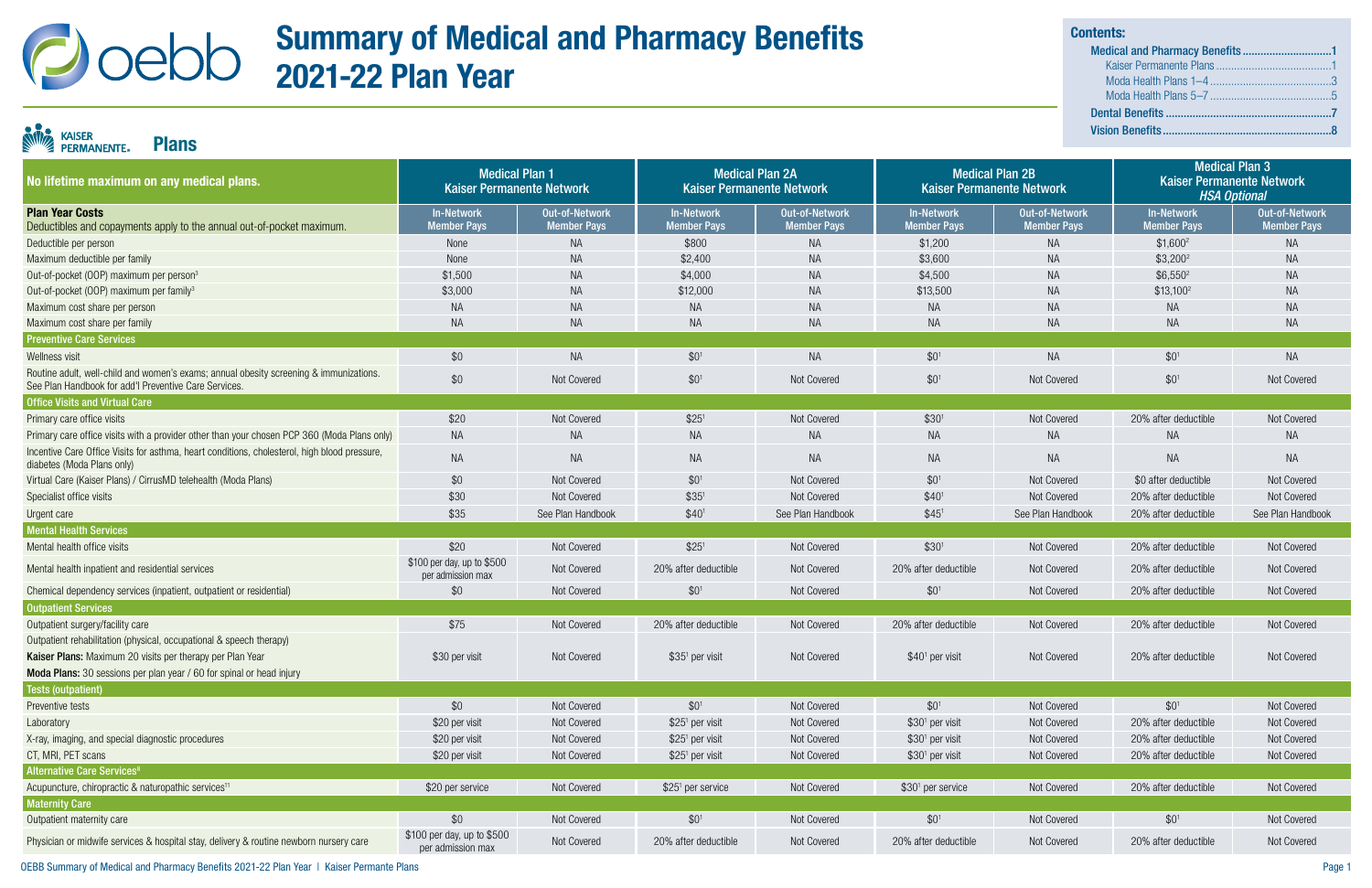| <b>Alli</b><br><b>KAISER</b><br><b>Plans</b> $-$ <i>continued</i><br><b>PERMANENTE</b>                                                                                                                                                                                                                                                                                                                                                                                                                                                                                                                                                                                                                                                                                                                                                                                                                                                                                                                                                                                                                                                                                                                                                                                                                                                                                                                                                                                                                                                                                                                                                                                                                                                                                                                                                                                                                                                                                                                                                                                                                                                                                                                                                                                                                                                                                                                                                                                                                                                                                                                                                                                                                                                                                                                                                                                                                                       |                                                           |                                        |                                                            |                                        |                                                            |                                             |                                                                                  |                                        |  |
|------------------------------------------------------------------------------------------------------------------------------------------------------------------------------------------------------------------------------------------------------------------------------------------------------------------------------------------------------------------------------------------------------------------------------------------------------------------------------------------------------------------------------------------------------------------------------------------------------------------------------------------------------------------------------------------------------------------------------------------------------------------------------------------------------------------------------------------------------------------------------------------------------------------------------------------------------------------------------------------------------------------------------------------------------------------------------------------------------------------------------------------------------------------------------------------------------------------------------------------------------------------------------------------------------------------------------------------------------------------------------------------------------------------------------------------------------------------------------------------------------------------------------------------------------------------------------------------------------------------------------------------------------------------------------------------------------------------------------------------------------------------------------------------------------------------------------------------------------------------------------------------------------------------------------------------------------------------------------------------------------------------------------------------------------------------------------------------------------------------------------------------------------------------------------------------------------------------------------------------------------------------------------------------------------------------------------------------------------------------------------------------------------------------------------------------------------------------------------------------------------------------------------------------------------------------------------------------------------------------------------------------------------------------------------------------------------------------------------------------------------------------------------------------------------------------------------------------------------------------------------------------------------------------------------|-----------------------------------------------------------|----------------------------------------|------------------------------------------------------------|----------------------------------------|------------------------------------------------------------|---------------------------------------------|----------------------------------------------------------------------------------|----------------------------------------|--|
| No lifetime maximum on any medical plans.                                                                                                                                                                                                                                                                                                                                                                                                                                                                                                                                                                                                                                                                                                                                                                                                                                                                                                                                                                                                                                                                                                                                                                                                                                                                                                                                                                                                                                                                                                                                                                                                                                                                                                                                                                                                                                                                                                                                                                                                                                                                                                                                                                                                                                                                                                                                                                                                                                                                                                                                                                                                                                                                                                                                                                                                                                                                                    | <b>Medical Plan 1</b><br><b>Kaiser Permanente Network</b> |                                        | <b>Medical Plan 2A</b><br><b>Kaiser Permanente Network</b> |                                        | <b>Medical Plan 2B</b><br><b>Kaiser Permanente Network</b> |                                             | <b>Medical Plan 3</b><br><b>Kaiser Permanente Network</b><br><b>HSA Optional</b> |                                        |  |
| <b>Plan Year Costs</b><br>Deductibles and copayments apply to the annual out-of-pocket maximum.                                                                                                                                                                                                                                                                                                                                                                                                                                                                                                                                                                                                                                                                                                                                                                                                                                                                                                                                                                                                                                                                                                                                                                                                                                                                                                                                                                                                                                                                                                                                                                                                                                                                                                                                                                                                                                                                                                                                                                                                                                                                                                                                                                                                                                                                                                                                                                                                                                                                                                                                                                                                                                                                                                                                                                                                                              | <b>In-Network</b><br><b>Member Pays</b>                   | Out-of-Network<br><b>Member Pays</b>   | <b>In-Network</b><br><b>Member Pays</b>                    | Out-of-Network<br><b>Member Pays</b>   | <b>In-Network</b><br><b>Member Pays</b>                    | <b>Out-of-Network</b><br><b>Member Pays</b> | <b>In-Network</b><br><b>Member Pays</b>                                          | Out-of-Network<br><b>Member Pays</b>   |  |
| <b>Hospital Services</b>                                                                                                                                                                                                                                                                                                                                                                                                                                                                                                                                                                                                                                                                                                                                                                                                                                                                                                                                                                                                                                                                                                                                                                                                                                                                                                                                                                                                                                                                                                                                                                                                                                                                                                                                                                                                                                                                                                                                                                                                                                                                                                                                                                                                                                                                                                                                                                                                                                                                                                                                                                                                                                                                                                                                                                                                                                                                                                     |                                                           |                                        |                                                            |                                        |                                                            |                                             |                                                                                  |                                        |  |
| Inpatient care/surgery                                                                                                                                                                                                                                                                                                                                                                                                                                                                                                                                                                                                                                                                                                                                                                                                                                                                                                                                                                                                                                                                                                                                                                                                                                                                                                                                                                                                                                                                                                                                                                                                                                                                                                                                                                                                                                                                                                                                                                                                                                                                                                                                                                                                                                                                                                                                                                                                                                                                                                                                                                                                                                                                                                                                                                                                                                                                                                       | \$100 per day, up to<br>\$500 per admission max           | See Plan Handbook                      | 20% after deductible                                       | See Plan Handbook                      | 20% after deductible                                       | See Plan Handbook                           | 20% after deductible                                                             | See Plan Handbook                      |  |
| Skilled nursing facility care<br>(Kaiser Plans: 100 days per plan year, Moda Plans: 60 days per plan year)<br><b>Additional Cost Tier</b>                                                                                                                                                                                                                                                                                                                                                                                                                                                                                                                                                                                                                                                                                                                                                                                                                                                                                                                                                                                                                                                                                                                                                                                                                                                                                                                                                                                                                                                                                                                                                                                                                                                                                                                                                                                                                                                                                                                                                                                                                                                                                                                                                                                                                                                                                                                                                                                                                                                                                                                                                                                                                                                                                                                                                                                    | \$0                                                       | <b>NA</b>                              | 20% after deductible                                       | <b>NA</b>                              | 20% after deductible                                       | <b>NA</b>                                   | 20% after deductible                                                             | <b>NA</b>                              |  |
| Moda Plans Only: \$100 Additional Cost Tier (ACT): specified imaging (MRI, CT, PET),<br>spinal injections, tonsillectomies for members under age 18 with chronic tonsillitis or sleep<br>apnea, viscosupplementation, upper endoscopies, sleep studies, lumbar discographies                                                                                                                                                                                                                                                                                                                                                                                                                                                                                                                                                                                                                                                                                                                                                                                                                                                                                                                                                                                                                                                                                                                                                                                                                                                                                                                                                                                                                                                                                                                                                                                                                                                                                                                                                                                                                                                                                                                                                                                                                                                                                                                                                                                                                                                                                                                                                                                                                                                                                                                                                                                                                                                 | <b>NA</b>                                                 | <b>NA</b>                              | <b>NA</b>                                                  | <b>NA</b>                              | <b>NA</b>                                                  | <b>NA</b>                                   | <b>NA</b>                                                                        | <b>NA</b>                              |  |
| Moda Plans Only: \$500 Additional Cost Tier (ACT): Spine surgery, knee & hip<br>replacement <sup>4</sup> , knee & shoulder arthroscopy, uncomplicated hernia repair                                                                                                                                                                                                                                                                                                                                                                                                                                                                                                                                                                                                                                                                                                                                                                                                                                                                                                                                                                                                                                                                                                                                                                                                                                                                                                                                                                                                                                                                                                                                                                                                                                                                                                                                                                                                                                                                                                                                                                                                                                                                                                                                                                                                                                                                                                                                                                                                                                                                                                                                                                                                                                                                                                                                                          | <b>NA</b>                                                 | <b>NA</b>                              | <b>NA</b>                                                  | <b>NA</b>                              | <b>NA</b>                                                  | <b>NA</b>                                   | <b>NA</b>                                                                        | <b>NA</b>                              |  |
| <b>Emergency Services</b>                                                                                                                                                                                                                                                                                                                                                                                                                                                                                                                                                                                                                                                                                                                                                                                                                                                                                                                                                                                                                                                                                                                                                                                                                                                                                                                                                                                                                                                                                                                                                                                                                                                                                                                                                                                                                                                                                                                                                                                                                                                                                                                                                                                                                                                                                                                                                                                                                                                                                                                                                                                                                                                                                                                                                                                                                                                                                                    |                                                           |                                        |                                                            |                                        |                                                            |                                             |                                                                                  |                                        |  |
| Emergency room (copay waived if admitted)                                                                                                                                                                                                                                                                                                                                                                                                                                                                                                                                                                                                                                                                                                                                                                                                                                                                                                                                                                                                                                                                                                                                                                                                                                                                                                                                                                                                                                                                                                                                                                                                                                                                                                                                                                                                                                                                                                                                                                                                                                                                                                                                                                                                                                                                                                                                                                                                                                                                                                                                                                                                                                                                                                                                                                                                                                                                                    | \$100 per visit (waived if admitted)                      |                                        | 20% after deductible                                       |                                        | 20% after deductible                                       |                                             | 20% after deductible                                                             |                                        |  |
| Ambulance                                                                                                                                                                                                                                                                                                                                                                                                                                                                                                                                                                                                                                                                                                                                                                                                                                                                                                                                                                                                                                                                                                                                                                                                                                                                                                                                                                                                                                                                                                                                                                                                                                                                                                                                                                                                                                                                                                                                                                                                                                                                                                                                                                                                                                                                                                                                                                                                                                                                                                                                                                                                                                                                                                                                                                                                                                                                                                                    | \$75                                                      |                                        | \$100 <sup>1</sup>                                         |                                        | \$100 <sup>1</sup>                                         |                                             | 20% after deductible                                                             |                                        |  |
| <b>Other Covered Services</b>                                                                                                                                                                                                                                                                                                                                                                                                                                                                                                                                                                                                                                                                                                                                                                                                                                                                                                                                                                                                                                                                                                                                                                                                                                                                                                                                                                                                                                                                                                                                                                                                                                                                                                                                                                                                                                                                                                                                                                                                                                                                                                                                                                                                                                                                                                                                                                                                                                                                                                                                                                                                                                                                                                                                                                                                                                                                                                |                                                           |                                        |                                                            |                                        |                                                            |                                             |                                                                                  |                                        |  |
| Hearing aids: \$4,000 maximum benefit every 48 months for adults, see handbook<br>for State mandated benefit for children                                                                                                                                                                                                                                                                                                                                                                                                                                                                                                                                                                                                                                                                                                                                                                                                                                                                                                                                                                                                                                                                                                                                                                                                                                                                                                                                                                                                                                                                                                                                                                                                                                                                                                                                                                                                                                                                                                                                                                                                                                                                                                                                                                                                                                                                                                                                                                                                                                                                                                                                                                                                                                                                                                                                                                                                    | 10%                                                       | Not Covered                            | 10%1                                                       | Not Covered                            | 10%                                                        | Not Covered                                 | 20% after deductible                                                             | Not Covered                            |  |
| Durable medical equipment (DME)                                                                                                                                                                                                                                                                                                                                                                                                                                                                                                                                                                                                                                                                                                                                                                                                                                                                                                                                                                                                                                                                                                                                                                                                                                                                                                                                                                                                                                                                                                                                                                                                                                                                                                                                                                                                                                                                                                                                                                                                                                                                                                                                                                                                                                                                                                                                                                                                                                                                                                                                                                                                                                                                                                                                                                                                                                                                                              | 20%                                                       | Not Covered                            | 20%                                                        | Not Covered                            | 20%1                                                       | Not Covered                                 | 20% after deductible                                                             | Not Covered                            |  |
| <b>Bariatric surgery</b>                                                                                                                                                                                                                                                                                                                                                                                                                                                                                                                                                                                                                                                                                                                                                                                                                                                                                                                                                                                                                                                                                                                                                                                                                                                                                                                                                                                                                                                                                                                                                                                                                                                                                                                                                                                                                                                                                                                                                                                                                                                                                                                                                                                                                                                                                                                                                                                                                                                                                                                                                                                                                                                                                                                                                                                                                                                                                                     | $$500 + In$ patient Care costs                            | Not Covered                            | $$500 + 20\%$ after ded                                    | Not Covered                            | $$500 + 20\%$ after ded                                    | Not Covered                                 | $$500 + 20\%$ after ded                                                          | Not Covered                            |  |
| <b>Pharmacy Services</b>                                                                                                                                                                                                                                                                                                                                                                                                                                                                                                                                                                                                                                                                                                                                                                                                                                                                                                                                                                                                                                                                                                                                                                                                                                                                                                                                                                                                                                                                                                                                                                                                                                                                                                                                                                                                                                                                                                                                                                                                                                                                                                                                                                                                                                                                                                                                                                                                                                                                                                                                                                                                                                                                                                                                                                                                                                                                                                     |                                                           |                                        |                                                            |                                        |                                                            |                                             |                                                                                  |                                        |  |
| Out-of-pocket (OOP) maximum                                                                                                                                                                                                                                                                                                                                                                                                                                                                                                                                                                                                                                                                                                                                                                                                                                                                                                                                                                                                                                                                                                                                                                                                                                                                                                                                                                                                                                                                                                                                                                                                                                                                                                                                                                                                                                                                                                                                                                                                                                                                                                                                                                                                                                                                                                                                                                                                                                                                                                                                                                                                                                                                                                                                                                                                                                                                                                  | \$1100 - Rx max also applies to Medical OOP Max           |                                        | \$1100 - Rx max also applies to Medical OOP Max            |                                        | \$1100 - Rx max also applies to Medical OOP Max            |                                             | Rx applies toward plan OOP max                                                   |                                        |  |
| Retail                                                                                                                                                                                                                                                                                                                                                                                                                                                                                                                                                                                                                                                                                                                                                                                                                                                                                                                                                                                                                                                                                                                                                                                                                                                                                                                                                                                                                                                                                                                                                                                                                                                                                                                                                                                                                                                                                                                                                                                                                                                                                                                                                                                                                                                                                                                                                                                                                                                                                                                                                                                                                                                                                                                                                                                                                                                                                                                       |                                                           |                                        |                                                            |                                        |                                                            |                                             |                                                                                  |                                        |  |
| Value                                                                                                                                                                                                                                                                                                                                                                                                                                                                                                                                                                                                                                                                                                                                                                                                                                                                                                                                                                                                                                                                                                                                                                                                                                                                                                                                                                                                                                                                                                                                                                                                                                                                                                                                                                                                                                                                                                                                                                                                                                                                                                                                                                                                                                                                                                                                                                                                                                                                                                                                                                                                                                                                                                                                                                                                                                                                                                                        | <b>NA</b>                                                 | <b>NA</b>                              | <b>NA</b>                                                  | <b>NA</b>                              | <b>NA</b>                                                  | <b>NA</b>                                   | $$0^7$                                                                           | <b>NA</b>                              |  |
| Generic (Kaiser Plans) / Select generic (Moda Plans)                                                                                                                                                                                                                                                                                                                                                                                                                                                                                                                                                                                                                                                                                                                                                                                                                                                                                                                                                                                                                                                                                                                                                                                                                                                                                                                                                                                                                                                                                                                                                                                                                                                                                                                                                                                                                                                                                                                                                                                                                                                                                                                                                                                                                                                                                                                                                                                                                                                                                                                                                                                                                                                                                                                                                                                                                                                                         | \$5 per 30-day supply                                     | See Plan Handbook                      | \$5 per 30-day supply                                      | See Plan Handbook                      | \$5 per 30-day supply                                      | See Plan Handbook                           | 20% after deductible                                                             | See Plan Handbook                      |  |
| Preferred brand                                                                                                                                                                                                                                                                                                                                                                                                                                                                                                                                                                                                                                                                                                                                                                                                                                                                                                                                                                                                                                                                                                                                                                                                                                                                                                                                                                                                                                                                                                                                                                                                                                                                                                                                                                                                                                                                                                                                                                                                                                                                                                                                                                                                                                                                                                                                                                                                                                                                                                                                                                                                                                                                                                                                                                                                                                                                                                              | \$25 per 30-day supply                                    | See Plan Handbook                      | \$25 per 30-day supply                                     | See Plan Handbook                      | \$25 per 30-day supply                                     | See Plan Handbook                           | 20% after deductible                                                             | See Plan Handbook                      |  |
| Non-preferred brand <sup>5</sup>                                                                                                                                                                                                                                                                                                                                                                                                                                                                                                                                                                                                                                                                                                                                                                                                                                                                                                                                                                                                                                                                                                                                                                                                                                                                                                                                                                                                                                                                                                                                                                                                                                                                                                                                                                                                                                                                                                                                                                                                                                                                                                                                                                                                                                                                                                                                                                                                                                                                                                                                                                                                                                                                                                                                                                                                                                                                                             | \$45 per 30-day supply if<br>criteria met                 | See Plan Handbook                      | \$45 per 30-day supply if<br>criteria met                  | See Plan Handbook                      | \$45 per 30-day supply if<br>criteria met                  | See Plan Handbook                           | 20% after deductible                                                             | See Plan Handbook                      |  |
| <b>Mail</b>                                                                                                                                                                                                                                                                                                                                                                                                                                                                                                                                                                                                                                                                                                                                                                                                                                                                                                                                                                                                                                                                                                                                                                                                                                                                                                                                                                                                                                                                                                                                                                                                                                                                                                                                                                                                                                                                                                                                                                                                                                                                                                                                                                                                                                                                                                                                                                                                                                                                                                                                                                                                                                                                                                                                                                                                                                                                                                                  |                                                           |                                        |                                                            |                                        |                                                            |                                             |                                                                                  |                                        |  |
| Value                                                                                                                                                                                                                                                                                                                                                                                                                                                                                                                                                                                                                                                                                                                                                                                                                                                                                                                                                                                                                                                                                                                                                                                                                                                                                                                                                                                                                                                                                                                                                                                                                                                                                                                                                                                                                                                                                                                                                                                                                                                                                                                                                                                                                                                                                                                                                                                                                                                                                                                                                                                                                                                                                                                                                                                                                                                                                                                        | <b>NA</b>                                                 | <b>NA</b>                              | <b>NA</b>                                                  | <b>NA</b>                              | <b>NA</b>                                                  | <b>NA</b>                                   | \$0 <sup>7</sup>                                                                 | <b>NA</b>                              |  |
| Generic (Kaiser plans) / Select generic (Moda Plans)                                                                                                                                                                                                                                                                                                                                                                                                                                                                                                                                                                                                                                                                                                                                                                                                                                                                                                                                                                                                                                                                                                                                                                                                                                                                                                                                                                                                                                                                                                                                                                                                                                                                                                                                                                                                                                                                                                                                                                                                                                                                                                                                                                                                                                                                                                                                                                                                                                                                                                                                                                                                                                                                                                                                                                                                                                                                         | \$10 per 90-day supply                                    | See Plan Handbook                      | \$10 per 90-day supply                                     | See Plan Handbook                      | \$10 per 90-day supply                                     | See Plan Handbook                           | 20% after deductible                                                             | See Plan Handbook                      |  |
| <b>Preferred Brand</b><br>Non-preferred brand <sup>5</sup>                                                                                                                                                                                                                                                                                                                                                                                                                                                                                                                                                                                                                                                                                                                                                                                                                                                                                                                                                                                                                                                                                                                                                                                                                                                                                                                                                                                                                                                                                                                                                                                                                                                                                                                                                                                                                                                                                                                                                                                                                                                                                                                                                                                                                                                                                                                                                                                                                                                                                                                                                                                                                                                                                                                                                                                                                                                                   | \$50 per 90-day supply<br>\$90 per 90-day supply if       | See Plan Handbook<br>See Plan Handbook | \$50 per 90-day supply<br>\$90 per 90-day supply if        | See Plan Handbook<br>See Plan Handbook | \$50 per 90-day supply<br>\$90 per 90-day supply if        | See Plan Handbook<br>See Plan Handbook      | 20% after deductible<br>20% after deductible                                     | See Plan Handbook<br>See Plan Handbook |  |
|                                                                                                                                                                                                                                                                                                                                                                                                                                                                                                                                                                                                                                                                                                                                                                                                                                                                                                                                                                                                                                                                                                                                                                                                                                                                                                                                                                                                                                                                                                                                                                                                                                                                                                                                                                                                                                                                                                                                                                                                                                                                                                                                                                                                                                                                                                                                                                                                                                                                                                                                                                                                                                                                                                                                                                                                                                                                                                                              | criteria met                                              |                                        | criteria met                                               |                                        | criteria met                                               |                                             |                                                                                  |                                        |  |
| Specialty<br>Generic (Moda Plans only)                                                                                                                                                                                                                                                                                                                                                                                                                                                                                                                                                                                                                                                                                                                                                                                                                                                                                                                                                                                                                                                                                                                                                                                                                                                                                                                                                                                                                                                                                                                                                                                                                                                                                                                                                                                                                                                                                                                                                                                                                                                                                                                                                                                                                                                                                                                                                                                                                                                                                                                                                                                                                                                                                                                                                                                                                                                                                       | <b>NA</b>                                                 | <b>NA</b>                              | <b>NA</b>                                                  | <b>NA</b>                              | <b>NA</b>                                                  | <b>NA</b>                                   | <b>NA</b>                                                                        | <b>NA</b>                              |  |
| Select generic (Kaiser plans) / Preferred brand (Moda Plans)                                                                                                                                                                                                                                                                                                                                                                                                                                                                                                                                                                                                                                                                                                                                                                                                                                                                                                                                                                                                                                                                                                                                                                                                                                                                                                                                                                                                                                                                                                                                                                                                                                                                                                                                                                                                                                                                                                                                                                                                                                                                                                                                                                                                                                                                                                                                                                                                                                                                                                                                                                                                                                                                                                                                                                                                                                                                 | 25% up to \$100 per<br>30-day supply                      | See Plan Handbook                      | 25% up to \$100 per<br>30-day supply                       | See Plan Handbook                      | 25% up to \$100 per<br>30-day supply                       | See Plan Handbook                           | 20% after deductible                                                             | See Plan Handbook                      |  |
| Non-preferred brand <sup>5</sup>                                                                                                                                                                                                                                                                                                                                                                                                                                                                                                                                                                                                                                                                                                                                                                                                                                                                                                                                                                                                                                                                                                                                                                                                                                                                                                                                                                                                                                                                                                                                                                                                                                                                                                                                                                                                                                                                                                                                                                                                                                                                                                                                                                                                                                                                                                                                                                                                                                                                                                                                                                                                                                                                                                                                                                                                                                                                                             | 25% up to \$100 per                                       | See Plan Handbook                      | 25% up to \$100 per                                        | See Plan Handbook                      | 25% up to \$100 per                                        | See Plan Handbook                           | 20% after deductible                                                             | See Plan Handbook                      |  |
| 30-day supply<br>30-day supply<br>30-day supply<br>3 For Moda plans, OOP max includes medical copayments and<br>the enhanced "coordinated" benefit shown in the far left column<br>10 For Moda plans, member must see their chosen PCP 360 or any<br>$NA - Not$ applicable<br>8 For Kaiser plans, acupuncture care, spinal manipulation and<br>coinsurance. Pharmacy copays and coinsurance and ACT<br>under that plan when using a provider in the Connexus network. If<br>naturopathic substance only accrue towards your \$2000 benefit<br>in-network specialist to receive the copay benefit.<br>After ded - After deductible<br>copayments will continue accruing towards Maximum Cost Share.<br>an individual has not chosen a PCP 360 with Moda, they will receive<br>maximum. For Moda Plans, acupuncture and spinal manipulation<br>11 For Moda plans, the copay listed is for acupuncture and spinal<br>Deductible waived.<br>the "non-coordinated" benefit shown in the center column if using a<br>services are subject to 12 visits per plan year.<br>4 Benefit is subject to a reference price limitation.<br>manipulation services only. Naturopathic substances are covered.<br>2 Individual deductible and out-of-pocket maximum apply to single<br>provider in the Connexus network. Any services by a provider outside<br>See Plan Handbook for details.<br>For Moda plans, CirrusMD app is covered at no member cost<br>5 A formulary exception must be approved for non-preferred brand<br>coverage only. Family deductible and out-of-pocket maximum<br>the Connexus network will be paid at the "out-of-network" level<br>sharing. All other virtual care for primary and urgent care services<br>prescription medication.<br>apply when two or more individuals are covered on the plan.<br>This document is for comparison purposes only and is not<br>(far right column under that plan) regardless of whether or not the<br>(defined as 2-way video conferencing visits) is covered at a \$10<br>This plan also includes an embedded per member out-of-pocket<br>6 If enrolled in a Moda medical plan, each covered individual must<br>intended to fully describe the benefits of each plan. Refer to<br>individual has chosen a PCP 360 with Moda.<br>copay with deductible waived for plans 1-5. Plans 6 and 7 is a \$10<br>max, which is set at the individual OOP amount. Under this plan,<br>choose and use a PCP 360 with Moda for that individual to receive<br>your member handbook for more details of benefit coverage.<br>For value teir list please visit https://my.kp.org/oebb/plans/ at<br>copay after the deductible has been met.<br>deductible must be met before benefits will be paid (except where<br>In the case of a conflict between this comparison and your<br>bottom of page.<br>1 indicates deductible waived).<br>member handbook, the member handbook will prevail. |                                                           |                                        |                                                            |                                        |                                                            |                                             |                                                                                  |                                        |  |

- 
- 
- 
- 
- 
- 
- 
- 

- 
- 
-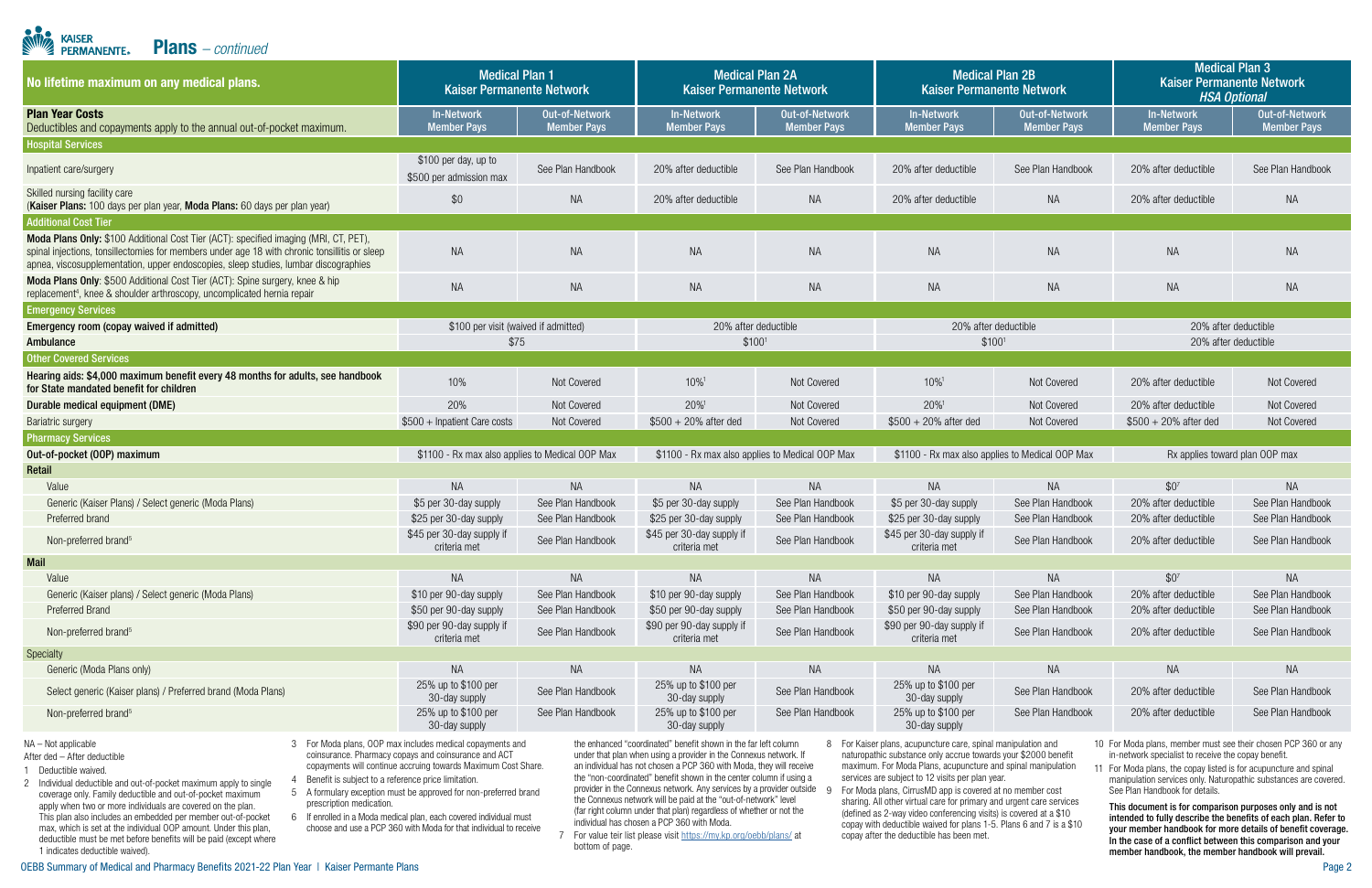| No lifetime maximum on any medical plans.                                                                                                          |                                                                        | <b>Medical Plan 1</b><br><b>Connexus Network</b>                                |                                                                        |                                                                   | <b>Medical Plan 2</b><br><b>Connexus Network</b>                                       |                                                                        |                                                                    | <b>Medical Plan 3</b><br><b>Connexus Network</b>                                                                   |                                                                        |                                                                                 | <b>Medical Plan 4</b><br><b>Connexus Network</b>                         |                                                                        |
|----------------------------------------------------------------------------------------------------------------------------------------------------|------------------------------------------------------------------------|---------------------------------------------------------------------------------|------------------------------------------------------------------------|-------------------------------------------------------------------|----------------------------------------------------------------------------------------|------------------------------------------------------------------------|--------------------------------------------------------------------|--------------------------------------------------------------------------------------------------------------------|------------------------------------------------------------------------|---------------------------------------------------------------------------------|--------------------------------------------------------------------------|------------------------------------------------------------------------|
| <b>Plan Year Costs - Deductibles and copayments apply</b><br>to the annual out-of-pocket maximum.                                                  | <b>In-Network</b><br>Coordinated Care $^{\rm 6}$<br><b>Member Pays</b> | <b>In-Network</b><br>Non-Coordinated<br>Care <sup>6</sup><br><b>Member Pays</b> | Any Out-of-<br><b>Network</b><br><b>Services</b><br><b>Member Pays</b> | In-Network<br>Coordinated Care <sup>6</sup><br><b>Member Pays</b> | <b>In-Network</b><br><b>Non-Coordinated</b><br>Care <sup>6</sup><br><b>Member Pays</b> | Any Out-of-<br><b>Network</b><br><b>Services</b><br><b>Member Pays</b> | <b>In-Network</b><br><b>Coordinated Care</b><br><b>Member Pays</b> | <b>In-Network</b><br>Non-Coordinated<br>Care <sup>6</sup><br><b>Member Pays</b>                                    | Any Out-of-<br><b>Network</b><br><b>Services</b><br><b>Member Pays</b> | <b>In-Network</b><br><b>Coordinated Care</b> <sup>6</sup><br><b>Member Pays</b> | <b>In-Network</b><br>Non-Coordinated<br>Care <sup>6</sup><br>lember Pays | Any Out-of-<br><b>Network</b><br><b>Services</b><br><b>Member Pays</b> |
| Deductible per person                                                                                                                              | \$400                                                                  | \$500                                                                           | \$800                                                                  | \$800                                                             | \$900                                                                                  | \$1,600                                                                | \$1,200                                                            | \$1,300                                                                                                            | \$2,400                                                                | \$1,600                                                                         | \$1,700                                                                  | \$3,200                                                                |
| Maximum deductible per family                                                                                                                      | \$1,500                                                                | \$1,500                                                                         | \$2,400                                                                | \$2,700                                                           | \$2,700                                                                                | \$4,800                                                                | \$3,900                                                            | \$3,900                                                                                                            | \$7,200                                                                | \$5,100                                                                         | \$5,100                                                                  | \$9,600                                                                |
| Out-of-pocket (OOP) maximum per person <sup>3</sup>                                                                                                | \$2,850                                                                | \$3,250                                                                         | \$6,000                                                                | \$3,850                                                           | \$4,250                                                                                | \$8,000                                                                | \$4,850                                                            | \$5,250                                                                                                            | \$10,000                                                               | \$6,700                                                                         | \$7,100                                                                  | \$13,700                                                               |
| Out-of-pocket (OOP) maximum per family <sup>3</sup>                                                                                                | \$9,750                                                                | \$9,750                                                                         | \$18,000                                                               | \$12,750                                                          | \$12,750                                                                               | \$24,000                                                               | \$15,750                                                           | \$15,750                                                                                                           | \$27,400                                                               | \$15,800                                                                        | \$15,800                                                                 | \$27,400                                                               |
| Maximum cost share per person                                                                                                                      | \$7,900                                                                | \$7,900                                                                         | <b>NA</b>                                                              | \$7,900                                                           | \$7,900                                                                                | NA                                                                     | \$7,900                                                            | \$7,900                                                                                                            | NA.                                                                    | \$7,900                                                                         | \$7,900                                                                  | <b>NA</b>                                                              |
| Maximum cost share per family                                                                                                                      | \$15,800                                                               | \$15,800                                                                        | <b>NA</b>                                                              | \$15,800                                                          | \$15,800                                                                               | <b>NA</b>                                                              | \$15,800                                                           | \$15,800                                                                                                           | NA                                                                     | \$15,800                                                                        | \$15,800                                                                 | <b>NA</b>                                                              |
| <b>Preventive Care Services</b>                                                                                                                    |                                                                        |                                                                                 |                                                                        |                                                                   |                                                                                        |                                                                        |                                                                    |                                                                                                                    |                                                                        |                                                                                 |                                                                          |                                                                        |
| Wellness visit                                                                                                                                     | \$0 <sup>1</sup>                                                       | $$0^1$                                                                          | Not covered                                                            | $$0^1$                                                            | $$0^1$                                                                                 | Not covered                                                            | \$0 <sup>1</sup>                                                   | $$0^1$$                                                                                                            | Not covered                                                            | $$0^1$                                                                          | $$0^1$                                                                   | Not covered                                                            |
| Routine adult, well-child and women's exams; annual obesity<br>screening & immunizations. See Plan Handbook for add'l<br>Preventive Care Services. | \$0 <sup>1</sup>                                                       | $$0^1$                                                                          | 50% after<br>deductible                                                | \$0 <sup>1</sup>                                                  | \$0 <sup>1</sup>                                                                       | 50% after<br>deductible                                                | $$0^1$$                                                            | $$0^1$$                                                                                                            | 50% after<br>deductible                                                | $$0^1$$                                                                         | \$0 <sup>1</sup>                                                         | 50% after<br>deductible                                                |
| <b>Office Visits and Virtual Care</b>                                                                                                              |                                                                        |                                                                                 |                                                                        |                                                                   |                                                                                        |                                                                        |                                                                    |                                                                                                                    |                                                                        |                                                                                 |                                                                          |                                                                        |
| Primary care office visits                                                                                                                         | $$20^{1,6}$                                                            | 20% after ded                                                                   | 50% after ded                                                          | $$20^{1,6}$                                                       | 20% after ded                                                                          | 50% after ded                                                          | $$25^{1,6}$                                                        | 25% after deductible                                                                                               | 50% after ded                                                          | $$25^{1,6}$                                                                     | 25% after deductible                                                     | 50% after ded                                                          |
| Primary care office visits with a provider other than your<br>chosen PCP 360 (Moda Plans only)                                                     | \$40 <sup>1</sup>                                                      | <b>NA</b>                                                                       | 50% after ded                                                          | \$40 <sup>1</sup>                                                 | NA                                                                                     | 50% after ded                                                          | \$50 <sup>1</sup>                                                  | <b>NA</b>                                                                                                          | 50% after ded                                                          | \$50 <sup>1</sup>                                                               | <b>NA</b>                                                                | 50% after ded                                                          |
| Incentive Care Office Visits for asthma, heart conditions,<br>cholesterol, high blood pressure, diabetes (Moda Plans only)                         | $$15^{1,10}$                                                           | 20% after<br>deductible                                                         | Not covered                                                            | $$15^{1,10}$                                                      | 20% after<br>deductible                                                                | Not covered                                                            | $$20^{1,10}$                                                       | 25% after deductible                                                                                               | Not covered                                                            | $$20^{1,10}$                                                                    | 25% after deductible                                                     | Not covered                                                            |
| Virtual Care (Kaiser Plans) / CirrusMD telehealth (Moda Plans)                                                                                     | $$0^{1,9}$                                                             | $$0^{1,9}$                                                                      | Not covered                                                            | $$0^{1,9}$                                                        | $$0^{1,9}$                                                                             | Not covered                                                            | $$0^{1,9}$                                                         | $$0^{1,9}$                                                                                                         | Not covered                                                            | $$0^{1,9}$                                                                      | $$0^{1,9}$                                                               | Not covered                                                            |
| Specialist office visits                                                                                                                           | \$40 <sup>1</sup>                                                      | 20% after ded                                                                   | 50% after ded                                                          | \$40 <sup>1</sup>                                                 | 20% after ded                                                                          | 50% after ded                                                          | \$50 <sup>1</sup>                                                  | 25% after deductible                                                                                               | 50% after ded                                                          | \$50 <sup>1</sup>                                                               | 25% after deductible                                                     | 50% after ded                                                          |
| Urgent care                                                                                                                                        | \$40 <sup>1</sup>                                                      | 20% after ded                                                                   | 20% after ded                                                          | \$40 <sup>1</sup>                                                 | 20% after ded                                                                          | 20% after ded                                                          | \$50 <sup>1</sup>                                                  | 25% after deductible 25% after deductible                                                                          |                                                                        | \$50 <sup>1</sup>                                                               | 25% after deductible 25% after deductible                                |                                                                        |
| <b>Mental Health Services</b>                                                                                                                      |                                                                        |                                                                                 |                                                                        |                                                                   |                                                                                        |                                                                        |                                                                    |                                                                                                                    |                                                                        |                                                                                 |                                                                          |                                                                        |
| Mental health office visits                                                                                                                        | \$20 <sup>1</sup>                                                      | \$20 <sup>1</sup>                                                               | 50% after<br>deductible                                                | \$20 <sup>1</sup>                                                 | \$20 <sup>1</sup>                                                                      | 50% after<br>deductible                                                | \$25 <sup>1</sup>                                                  | \$25 <sup>1</sup>                                                                                                  | 50% after<br>deductible                                                | \$25 <sup>1</sup>                                                               | \$25 <sup>1</sup>                                                        | 50% after<br>deductible                                                |
| Mental health inpatient and residential services                                                                                                   | 20% after ded                                                          | 20% after ded                                                                   | 50% after ded                                                          | 20% after ded                                                     | 20% after ded                                                                          | 50% after ded                                                          | 25% after ded                                                      | 25% after ded                                                                                                      | 50% after ded                                                          | 25% after deductible 25% after deductible                                       |                                                                          | 50% after ded                                                          |
| Chemical dependency services (inpatient, outpatient or<br>residential)                                                                             | \$20 <sup>1</sup>                                                      | \$20 <sup>1</sup>                                                               | 50% after<br>deductible                                                | \$20 <sup>1</sup>                                                 | \$20 <sup>1</sup>                                                                      | 50% after<br>deductible                                                | \$25 <sup>1</sup>                                                  | \$25 <sup>1</sup>                                                                                                  | 50% after<br>deductible                                                | \$25 <sup>1</sup>                                                               | \$25 <sup>1</sup>                                                        | 50% after<br>deductible                                                |
| <b>Outpatient Services</b>                                                                                                                         |                                                                        |                                                                                 |                                                                        |                                                                   |                                                                                        |                                                                        |                                                                    |                                                                                                                    |                                                                        |                                                                                 |                                                                          |                                                                        |
| Outpatient surgery/facility care<br>Outpatient rehabilitation (physical, occupational & speech                                                     | 20% after ded                                                          | 20% after ded                                                                   | 50% after ded                                                          | 20% after ded                                                     | 20% after ded                                                                          | 50% after ded                                                          | 25% after deductible 25% after deductible                          |                                                                                                                    | 50% after ded                                                          | 25% after deductible 25% after deductible                                       |                                                                          | 50% after ded                                                          |
| therapy)<br>Kaiser Plans: Maximum 20 visits per therapy per Plan Year                                                                              | 20% after<br>deductible                                                | 20% after<br>deductible                                                         | 50% after<br>deductible                                                | 20% after<br>deductible                                           | 20% after<br>deductible                                                                | 50% after<br>deductible                                                | 25% after deductible 25% after deductible                          |                                                                                                                    | 50% after<br>deductible                                                | 25% after deductible 25% after deductible                                       |                                                                          | 50% after<br>deductible                                                |
| Moda Plans: 30 sessions per plan year / 60 for spinal or<br>head injury                                                                            |                                                                        |                                                                                 |                                                                        |                                                                   |                                                                                        |                                                                        |                                                                    |                                                                                                                    |                                                                        |                                                                                 |                                                                          |                                                                        |
| <b>Tests (outpatient)</b>                                                                                                                          |                                                                        |                                                                                 |                                                                        |                                                                   |                                                                                        |                                                                        |                                                                    |                                                                                                                    |                                                                        |                                                                                 |                                                                          |                                                                        |
| Preventive tests                                                                                                                                   | \$0 <sup>1</sup>                                                       | $$0^1$                                                                          | 50% after ded                                                          | \$0 <sup>1</sup>                                                  | $$0^1$                                                                                 | 50% after ded                                                          | \$0 <sup>1</sup>                                                   | \$0 <sup>1</sup>                                                                                                   | 50% after ded                                                          | $$0^1$                                                                          | $$0^1$                                                                   | 50% after ded                                                          |
| Laboratory                                                                                                                                         | 20% after ded                                                          | 20% after ded                                                                   | 50% after ded                                                          | 20% after ded                                                     | 20% after ded                                                                          | 50% after ded                                                          | 25% after deductible 25% after deductible                          |                                                                                                                    | 50% after ded                                                          | 25% after deductible 25% after deductible                                       |                                                                          | 50% after ded                                                          |
| X-ray, imaging, and special diagnostic procedures                                                                                                  | 20% after ded                                                          | 20% after ded                                                                   | 50% after ded                                                          | 20% after ded                                                     | 20% after ded                                                                          | 50% after ded                                                          | 25% after deductible 25% after deductible                          |                                                                                                                    | 50% after ded                                                          | 25% after deductible 25% after deductible                                       |                                                                          | 50% after ded                                                          |
| CT, MRI, PET scans                                                                                                                                 | $$100$ copay + 20%<br>after deductible                                 | $$100$ copay + 20%<br>after deductible                                          | $$100$ copay + 50%<br>after deductible                                 | $$100$ copay + 20%<br>after deductible                            | $$100$ copay + 20%<br>after deductible                                                 | $$100$ copay + 50%<br>after deductible                                 | after deductible                                                   | $$100$ copay + 25% $$100$ copay + 25% $$100$ copay + 50% $$100$ copay + 25% $$100$ copay + 25%<br>after deductible | after deductible                                                       | after deductible                                                                | after deductible                                                         | $$100$ copay + 50%<br>after deductible                                 |
| Alternative Care Services <sup>8</sup>                                                                                                             |                                                                        |                                                                                 |                                                                        |                                                                   |                                                                                        |                                                                        |                                                                    |                                                                                                                    |                                                                        |                                                                                 |                                                                          |                                                                        |
| Acupuncture, chiropractic &<br>naturopathic services <sup>11</sup>                                                                                 | $$20^{1,11}$                                                           | 20% <sup>11</sup>                                                               | 50%11                                                                  | \$20 <sup>1</sup> , 11                                            | 20%11                                                                                  | 50%11                                                                  | $$25^{1,11}$                                                       | 25%11                                                                                                              | 50%11                                                                  | \$25 <sup>1, 11</sup>                                                           | 25%11                                                                    | 50%11                                                                  |
| <b>Maternity Care</b>                                                                                                                              |                                                                        |                                                                                 |                                                                        |                                                                   |                                                                                        |                                                                        |                                                                    |                                                                                                                    |                                                                        |                                                                                 |                                                                          |                                                                        |
| Outpatient maternity care                                                                                                                          | 20% after ded                                                          | 20% after ded                                                                   | 50% after ded                                                          | 20% after ded                                                     | 20% after ded                                                                          | 50% after ded                                                          | 25% after deductible 25% after deductible                          |                                                                                                                    | 50% after ded                                                          | 25% after deductible 25% after deductible                                       |                                                                          | 50% after ded                                                          |
| Physician or midwife services & hospital stay, delivery &<br>routine newborn nursery care                                                          | 20% after ded                                                          | 20% after ded                                                                   | 50% after ded                                                          | 20% after ded                                                     | 20% after ded                                                                          | 50% after ded                                                          | 25% after deductible 25% after deductible                          |                                                                                                                    | 50% after ded                                                          | 25% after deductible 25% after deductible                                       |                                                                          | 50% after ded                                                          |

<span id="page-2-0"></span>modo Plans 1–4 No lifetime maximum on any medical plans. Medical Plan 1 Medical Plan 2 Medical Plan 3 Connexus Network Connexus Network Connexus Network Any Out-of-Any Out-of-In-Network In-Network In-Network In-Network In-Network In-Network **Plan Year Costs - Deductibles and copayments apply** Non-Coordinated Network Non-Coordinated Network Non-Coordinated oordinated Care<sup>6</sup> Coordinated Care<sup>6</sup> coordinated Care<sup>®</sup> to the annual out-of-pocket maximum. Care<sup>6</sup> **Services** Care<sup>6</sup> Services Care<sup>6</sup> Member Pays **Member Pays** Member Pays Member Pays Member Pays **Member Pays** Member Pays Member Pay Deductible per person \$400 \$500 \$800 \$900 \$1,600 \$1,600 \$1,200 \$1,300 \$2,400 \$1,600 \$1,600 \$1,700 \$3,200 Maximum deductible per family \$1,500 \$1,500 \$2,700 \$2,700 \$4,800 \$3,900 \$7,200 \$5,100 \$5,100 \$9,600 Out-of-pocket (OOP) maximum per person<sup>3</sup> 52,850 \$3,250 \$3,250 \$6,000 \$3,850 \$4,250 \$8,000 \$4,850 \$5,250 Out-of-pocket (OOP) maximum per family<sup>3</sup> \$9,750 \$9,750 \$18,000 \$12,750 \$12,750 \$24,000 \$15,750 \$15,750 \$15,750 Maximum cost share per person \$7,900 \$7,900 NA \$7,900 \$7,900 NA \$7,900 \$7,900 NA \$7,900 \$7,900 NA Maximum cost share per family \$15,800 \$15,800 \$15,800 \$15,800 \$15,800 \$15,800 \$15,800 \$15,800 \$15,800 \$15,800 NA Preventive Care Services Wellness visit the same of the source of the source of the source to the source of the source of the source of the source of the source of the source of the source of the source of the source of the source of the source of Routine adult, well-child and women's exams; annual obesity  $$0<sup>1</sup>$   $$0<sup>1</sup>$   $$0<sup>1</sup>$   $$0<sup>2</sup>$  deductible 50% after  $$0<sup>1</sup>$  \$0<sup>1</sup> \$0<sup>1</sup> 50% after deductible 50% after  $$0<sup>1</sup>$  \$0<sup>1</sup> \$0<sup>1</sup> 50% after deductible screening & immunizations. See Plan Handbook for add'l **Preventive Care Services.** Office Visits and Virtual Care Primary care office visits and the section of the section of the section of the section of the section of the section of the section of the section of the section of the section of the section of the section of the section Primary care office visits with a provider other than your chosen PCP 360 (Moda Plans only) with a provider other than your stag same that the same stage of the stage of the stage of the stage of the stage of the stage of the stage of the stage of the stage of the stage of the sta Incentive Care Office Visits for asthma, heart conditions,  $$15^{1,10}$  20% after cholesterol, high blood pressure, diabetes (Moda Plans only) deductible Incentive Care Office Visits for asthma, heart conditions, 20% after **Not covered** \$15<sup>1,10</sup> 20% after deductible Virtual Care (Kaiser Plans) / CirrusMD telehealth (Moda Plans)  $$0^{1,9}$  \$0<sup>1,9</sup> Not covered \$0<sup>1,9</sup> Not covered \$0<sup>1,9</sup> Not covered \$0<sup>1,9</sup> \$0<sup>1,9</sup> \$0<sup>1,9</sup>

| <b>Alternative Care Services<sup>8</sup></b>                                              |               |               |               |               |                   |               |             |                                           |               |                                                         |       |               |
|-------------------------------------------------------------------------------------------|---------------|---------------|---------------|---------------|-------------------|---------------|-------------|-------------------------------------------|---------------|---------------------------------------------------------|-------|---------------|
| Acupuncture, chiropractic &<br>naturopathic services <sup>11</sup>                        | $$20^{1,1}$   | 20%11         | 50%11         | $$20^{1,11}$  | 20% <sup>11</sup> | 50%11         | $$251$ , 11 | 25%11                                     | 50%11         | \$25 <sup>1, 1</sup>                                    | 25%11 | 50%11         |
| <b>Maternity Care</b>                                                                     |               |               |               |               |                   |               |             |                                           |               |                                                         |       |               |
| Outpatient maternity care                                                                 | 20% after ded | 20% after ded | 50% after ded | 20% after ded | 20% after ded     | 50% after ded |             | 25% after deductible 25% after deductible |               | 50% after ded 25% after deductible 25% after deductible |       | 50% after dec |
| Physician or midwife services & hospital stay, delivery &<br>routine newborn nursery care | 20% after ded | 20% after ded | 50% after ded | 20% after ded | 20% after ded     | 50% after ded |             | 25% after deductible 25% after deductible | 50% after ded | 25% after deductible 25% after deductible               |       | 50% after dec |

OEBB Summary of Medical and Pharmacy Benefits 2021-22 Plan Year | Moda Health Plans 1–4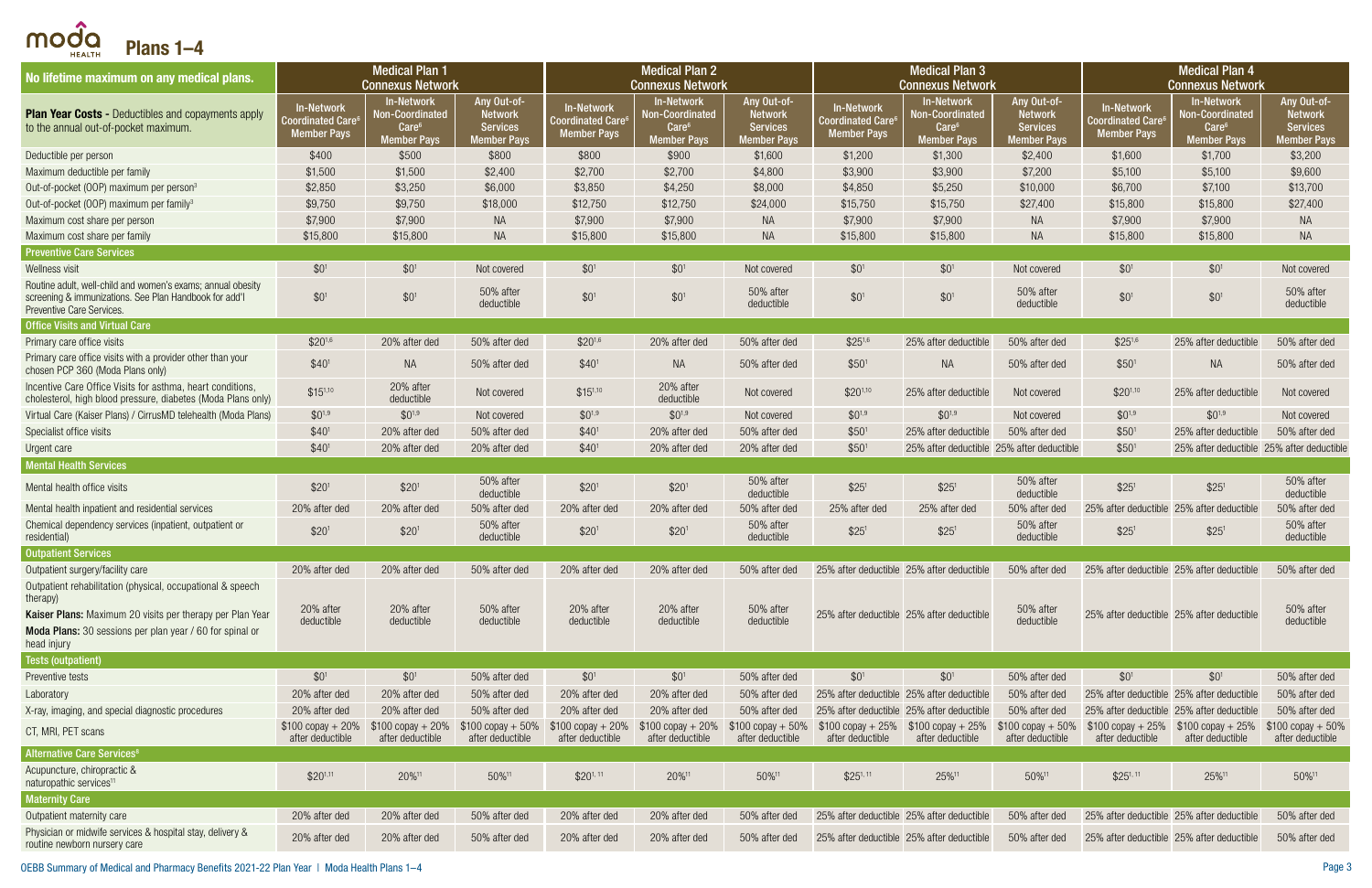| <b>Plans 1–4</b> $-$ <i>continued</i>                                                                                                                                                                                                                                              |                                                                                 |                                                                                        |                                                                        |                                                             |                                                                                                                                                          |                                                                        |                                                                    |                                                                                 |                                                                 |                                                                                 |                                                                                 |                                                                        |  |
|------------------------------------------------------------------------------------------------------------------------------------------------------------------------------------------------------------------------------------------------------------------------------------|---------------------------------------------------------------------------------|----------------------------------------------------------------------------------------|------------------------------------------------------------------------|-------------------------------------------------------------|----------------------------------------------------------------------------------------------------------------------------------------------------------|------------------------------------------------------------------------|--------------------------------------------------------------------|---------------------------------------------------------------------------------|-----------------------------------------------------------------|---------------------------------------------------------------------------------|---------------------------------------------------------------------------------|------------------------------------------------------------------------|--|
| No lifetime maximum on any medical plans.                                                                                                                                                                                                                                          |                                                                                 | <b>Medical Plan 1</b><br><b>Connexus Network</b>                                       |                                                                        |                                                             | <b>Medical Plan 2</b><br><b>Connexus Network</b>                                                                                                         |                                                                        |                                                                    | <b>Medical Plan 3</b><br><b>Connexus Network</b>                                |                                                                 |                                                                                 | <b>Medical Plan 4</b><br><b>Connexus Network</b>                                |                                                                        |  |
| <b>Plan Year Costs - Deductibles and copayments apply</b><br>to the annual out-of-pocket maximum.                                                                                                                                                                                  | <b>In-Network</b><br><b>Coordinated Care</b><br><b>Member Pays</b>              | <b>In-Network</b><br><b>Non-Coordinated</b><br>Care <sup>®</sup><br><b>Member Pays</b> | Any Out-of-<br><b>Network</b><br><b>Services</b><br><b>Member Pays</b> | In-Network<br><b>Coordinated Care</b><br><b>Member Pays</b> | <b>In-Network</b><br>Non-Coordinated<br>Care <sup>6</sup><br><b>Member Pays</b>                                                                          | Any Out-of-<br><b>Network</b><br><b>Services</b><br><b>Member Pays</b> | <b>In-Network</b><br><b>Coordinated Care</b><br><b>Member Pays</b> | <b>In-Network</b><br>Non-Coordinated<br>Care <sup>6</sup><br><b>Member Pays</b> | Any Out-of-<br><b>Network</b><br><b>Services</b><br>Member Pavs | <b>In-Network</b><br>Coordinated Care $\rm ^6$<br><b>Member Pays</b>            | <b>In-Network</b><br>Non-Coordinated<br>Care <sup>6</sup><br><b>Member Pays</b> | Any Out-of-<br><b>Network</b><br><b>Services</b><br><b>Member Pays</b> |  |
| <b>Hospital Services</b>                                                                                                                                                                                                                                                           |                                                                                 |                                                                                        |                                                                        |                                                             |                                                                                                                                                          |                                                                        |                                                                    |                                                                                 |                                                                 |                                                                                 |                                                                                 |                                                                        |  |
| Inpatient care/surgery                                                                                                                                                                                                                                                             | 20% after ded                                                                   | 20% after ded                                                                          | 50% after ded                                                          | 20% after ded                                               | 20% after ded                                                                                                                                            | 50% after ded                                                          | 25% after ded                                                      | 25% after ded                                                                   | 50% after ded                                                   | 25% after deductible 25% after deductible                                       |                                                                                 | 50% after ded                                                          |  |
| Skilled nursing facility care (Kaiser Plans: 100 days per plan<br>year,<br>Moda Plans: 60 days per plan year)                                                                                                                                                                      | 20% after<br>deductible                                                         | 20% after<br>deductible                                                                | 50% after<br>deductible                                                | 20% after<br>deductible                                     | 20% after<br>deductible                                                                                                                                  | 50% after<br>deductible                                                |                                                                    | 25% after deductible 25% after deductible                                       | 50% after<br>deductible                                         | 25% after deductible 25% after deductible                                       |                                                                                 | 50% after<br>deductible                                                |  |
| <b>Additional Cost Tier</b>                                                                                                                                                                                                                                                        |                                                                                 |                                                                                        |                                                                        |                                                             |                                                                                                                                                          |                                                                        |                                                                    |                                                                                 |                                                                 |                                                                                 |                                                                                 |                                                                        |  |
| Moda Plans Only: \$100 Additional Cost Tier (ACT): specified<br>imaging (MRI, CT, PET), spinal injections, tonsillectomies for<br>members under age 18 with chronic tonsillitis or sleep apnea,<br>viscosupplementation, upper endoscopies, sleep studies,<br>lumbar discographies | $$100$ copay + 20%<br>after deductible                                          | $$100$ copay + 20%<br>after deductible                                                 | $$100 copay + 50\%$<br>after deductible                                | after deductible                                            | $$100$ copay + 20% $$100$ copay + 20% $$100$ copay + 50% $$100$ copay + 25% $$100$ copay + 25% $$100$ copay + 50% $$100$ copay + 25%<br>after deductible | after deductible                                                       | after deductible                                                   | after deductible                                                                | after deductible                                                | after deductible                                                                | $$100$ copay + 25%<br>after deductible                                          | $$100$ copay + 50%<br>after deductible                                 |  |
| Moda Plans Only: \$500 Additional Cost Tier (ACT):<br>Spine surgery, knee & hip replacement <sup>4</sup> , knee & shoulder<br>arthroscopy, uncomplicated hernia repair                                                                                                             | $$500$ copay + 20%<br>after deductible                                          | $$500$ copay + 20%<br>after deductible                                                 | $$500$ copay + $50\%$<br>after deductible                              | after deductible                                            | \$500 copay + 20% \$500 copay + 20% \$500 copay + 50% \$500 copay + 25% \$500 copay + 25% \$500 copay + 50% \$500 copay + 25%<br>after deductible        | after deductible                                                       | after deductible                                                   | after deductible                                                                | after deductible                                                | after deductible                                                                | $$500$ copay + 25%<br>after deductible                                          | $$500$ copay + $50\%$<br>after deductible                              |  |
| <b>Emergency Services</b>                                                                                                                                                                                                                                                          |                                                                                 |                                                                                        |                                                                        |                                                             |                                                                                                                                                          |                                                                        |                                                                    |                                                                                 |                                                                 |                                                                                 |                                                                                 |                                                                        |  |
| Emergency room (copay waived if admitted)                                                                                                                                                                                                                                          |                                                                                 | $$100$ copay + 20% after deductible                                                    |                                                                        | $$100$ copay + 20% after deductible                         |                                                                                                                                                          |                                                                        |                                                                    | $$100$ copay + 25% after deductible                                             |                                                                 |                                                                                 | $$100$ copay + 25% after deductible                                             |                                                                        |  |
| Ambulance                                                                                                                                                                                                                                                                          |                                                                                 | 20% after deductible                                                                   |                                                                        | 20% after deductible                                        |                                                                                                                                                          |                                                                        |                                                                    | 25% after deductible                                                            |                                                                 |                                                                                 | 25% after deductible                                                            |                                                                        |  |
| <b>Other Covered Services</b>                                                                                                                                                                                                                                                      |                                                                                 |                                                                                        |                                                                        |                                                             |                                                                                                                                                          |                                                                        |                                                                    |                                                                                 |                                                                 |                                                                                 |                                                                                 |                                                                        |  |
| Hearing aids: \$4,000 maximum benefit every 48 months for<br>adults, see handbook for State mandated benefit for children                                                                                                                                                          |                                                                                 | 10% after deductible 10% after deductible                                              | 50% after<br>deductible                                                | 10% after deductible 10% after deductible                   |                                                                                                                                                          | 50% after<br>deductible                                                |                                                                    | 10% after deductible 10% after deductible                                       | 50% after<br>deductible                                         | 10% after deductible 10% after deductible                                       |                                                                                 | 50% after<br>deductible                                                |  |
| Durable medical equipment (DME)                                                                                                                                                                                                                                                    | 20% after ded                                                                   | 20% after ded                                                                          | 50% after ded                                                          | 20% after ded                                               | 20% after ded                                                                                                                                            | 50% after ded                                                          |                                                                    | 25% after deductible 25% after deductible                                       | 50% after ded                                                   | 25% after deductible 25% after deductible                                       |                                                                                 | 50% after ded                                                          |  |
| <b>Bariatric surgery</b>                                                                                                                                                                                                                                                           | $$500 + 20\%$ after<br>deductible                                               | $$500 + 20\%$ after<br>deductible                                                      | Not covered                                                            | $$500 + 20\%$ after<br>deductible                           | $$500 + 20\%$ after<br>deductible                                                                                                                        | Not covered                                                            | $$500 + 25\%$ after<br>deductible                                  | $$500 + 25\%$ after<br>deductible                                               | Not covered                                                     | $$500 + 25%$ after<br>deductible                                                | $$500 + 25\%$ after<br>deductible                                               | Not covered                                                            |  |
| <b>Pharmacy Services</b>                                                                                                                                                                                                                                                           |                                                                                 |                                                                                        |                                                                        |                                                             |                                                                                                                                                          |                                                                        |                                                                    |                                                                                 |                                                                 |                                                                                 |                                                                                 |                                                                        |  |
| Out-of-pocket (OOP) maximum                                                                                                                                                                                                                                                        |                                                                                 | Rx applies toward Max Cost Share                                                       |                                                                        |                                                             | Rx applies toward Max Cost Share                                                                                                                         |                                                                        |                                                                    | Rx applies toward Max Cost Share                                                |                                                                 |                                                                                 | Rx applies toward Max Cost Share                                                |                                                                        |  |
| Retail                                                                                                                                                                                                                                                                             |                                                                                 |                                                                                        |                                                                        |                                                             |                                                                                                                                                          |                                                                        |                                                                    |                                                                                 |                                                                 |                                                                                 |                                                                                 |                                                                        |  |
| Value                                                                                                                                                                                                                                                                              | \$4 per 31-day supply                                                           |                                                                                        |                                                                        | \$4 per 31-day supply                                       |                                                                                                                                                          |                                                                        |                                                                    | \$4 per 31-day supply                                                           |                                                                 | \$4 per 31-day supply                                                           |                                                                                 |                                                                        |  |
| Generic (Kaiser Plans) / Select generic (Moda Plans)                                                                                                                                                                                                                               | \$12 per 31-day supply                                                          |                                                                                        | See Plan                                                               |                                                             | \$12 per 31-day supply                                                                                                                                   | See Plan                                                               |                                                                    | \$12 per 31-day supply                                                          | See Plan                                                        | \$12 per 31-day supply                                                          |                                                                                 | See Plan                                                               |  |
| Preferred brand                                                                                                                                                                                                                                                                    | 25% up to \$75 per 31-day supply                                                |                                                                                        | Handbook                                                               |                                                             | 25% up to \$75 per 31-day supply                                                                                                                         | Handbook                                                               |                                                                    | 25% up to \$75 per 31-day supply                                                | Handbook                                                        | 25% up to \$75 per 31-day supply                                                |                                                                                 | Handbook                                                               |  |
| Non-preferred brand <sup>5</sup>                                                                                                                                                                                                                                                   | 50% up to \$175 per 31-day supply                                               |                                                                                        |                                                                        |                                                             | 50% up to \$175 per 31-day supply                                                                                                                        |                                                                        |                                                                    | 50% up to \$175 per 31-day supply                                               |                                                                 | 50% up to \$175 per 31-day supply                                               |                                                                                 |                                                                        |  |
| <b>Mail</b>                                                                                                                                                                                                                                                                        |                                                                                 |                                                                                        |                                                                        |                                                             |                                                                                                                                                          |                                                                        |                                                                    |                                                                                 |                                                                 |                                                                                 |                                                                                 |                                                                        |  |
| Value<br>Generic (Kaiser Plans) / Select generic (Moda Plans)                                                                                                                                                                                                                      | \$8 per 90-day supply<br>\$24 per 90-day supply                                 |                                                                                        |                                                                        | \$24 per 90-day supply                                      | \$8 per 90-day supply                                                                                                                                    |                                                                        |                                                                    | \$8 per 90-day supply<br>\$24 per 90-day supply                                 |                                                                 | \$8 per 90-day supply<br>\$24 per 90-day supply                                 |                                                                                 |                                                                        |  |
| Preferred brand                                                                                                                                                                                                                                                                    | 25% up to \$150 per 90-day supply                                               |                                                                                        | See Plan<br>Handbook                                                   |                                                             | 25% up to \$150 per 90-day supply                                                                                                                        | See Plan<br>Handbook                                                   |                                                                    | 25% up to \$150 per 90-day supply                                               | See Plan<br>Handbook                                            | 25% up to \$150 per 90-day supply                                               |                                                                                 | See Plan<br>Handbook                                                   |  |
| Non-preferred brand <sup>5</sup>                                                                                                                                                                                                                                                   | 50% up to \$450 per 90-day supply                                               |                                                                                        |                                                                        |                                                             | 50% up to \$450 per 90-day supply                                                                                                                        |                                                                        |                                                                    | 50% up to \$450 per 90-day supply                                               |                                                                 | 50% up to \$450 per 90-day supply                                               |                                                                                 |                                                                        |  |
| <b>Specialty</b>                                                                                                                                                                                                                                                                   |                                                                                 |                                                                                        |                                                                        |                                                             |                                                                                                                                                          |                                                                        |                                                                    |                                                                                 |                                                                 |                                                                                 |                                                                                 |                                                                        |  |
| Generic (Moda Plans only)                                                                                                                                                                                                                                                          | \$12 per 31-day supply or \$36 per 90-day                                       | supply when allowed                                                                    |                                                                        | \$12 per 31-day supply or \$36 per 90-day                   | supply when allowed                                                                                                                                      |                                                                        |                                                                    | \$12 per 31-day supply or \$36 per 90-day<br>supply when allowed                |                                                                 | \$12 per 31-day supply or \$36 per 90-day<br>supply when allowed                |                                                                                 |                                                                        |  |
| Select generic (Kaiser plans) / Preferred brand<br>(Moda Plans)                                                                                                                                                                                                                    | 25% up to \$200 per 31-day supply or<br>\$400 for 90-day supply when allowed    |                                                                                        | See Plan<br>Handbook                                                   | 25% up to \$200 per 31-day supply or                        |                                                                                                                                                          | See Plan<br>Handbook                                                   |                                                                    | 25% up to \$200 per 31-day supply or<br>\$400 for 90-day supply when allowed    | See Plan<br>Handbook                                            | 25% up to \$200 per 31-day supply or<br>\$400 for 90-day supply when allowed    |                                                                                 | See Plan<br>Handbook                                                   |  |
| Non-preferred brand <sup>5</sup>                                                                                                                                                                                                                                                   | 50% up to \$500 per 31-day supply<br>or \$1,000 for 90-day supply when allowed. |                                                                                        |                                                                        |                                                             | \$400 for 90-day supply when allowed<br>50% up to \$500 per 31-day supply<br>or \$1,000 for 90-day supply when allowed.                                  |                                                                        | \$1,000 for 90-day supply when allowed.                            | 50% up to \$500 per 31-day supply or                                            |                                                                 | 50% up to \$500 per 31-day supply or<br>\$1,000 for 90-day supply when allowed. |                                                                                 |                                                                        |  |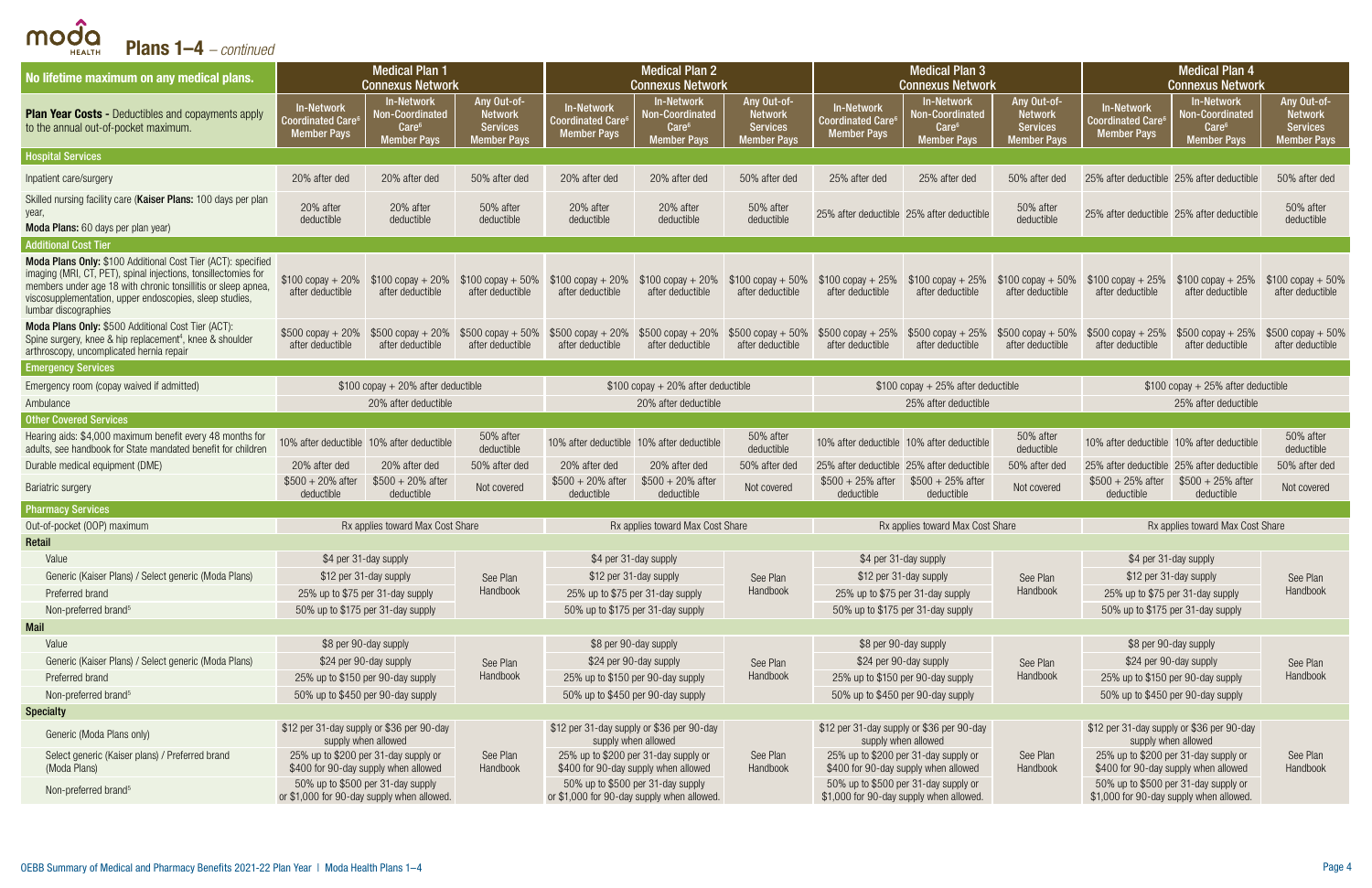<span id="page-4-0"></span> $\bigcap \bigcirc_{H \in ALTH}^{\bullet}$  Plans 5–7

| <br>No lifetime maximum on any medical plans.                                                                                                   |                                                                                | <b>Medical Plan 5</b><br><b>Connexus Network</b>                         |                                                             |                                                                                | <b>Medical Plan 6</b><br><b>Connexus Network</b><br><b>HDHP HSA Compliant</b> |                                                             |                                                                          | <b>Medical Plan 7</b><br><b>Connexus Network</b><br><b>HDHP HSA Compliant</b>   |                                                             |
|-------------------------------------------------------------------------------------------------------------------------------------------------|--------------------------------------------------------------------------------|--------------------------------------------------------------------------|-------------------------------------------------------------|--------------------------------------------------------------------------------|-------------------------------------------------------------------------------|-------------------------------------------------------------|--------------------------------------------------------------------------|---------------------------------------------------------------------------------|-------------------------------------------------------------|
| <b>Plan Year Costs -</b> Deductibles and copayments apply to the annual out-of-pocket<br>maximum.                                               | <b>In-Network</b><br><b>Coordinated Care<sup>6</sup></b><br><b>Member Pays</b> | In-Network<br>Non-Coordinated<br>Care <sup>6</sup><br><b>Member Pays</b> | Any Out-of-Network<br><b>Services</b><br><b>Member Pays</b> | <b>In-Network</b><br><b>Coordinated Care<sup>6</sup></b><br><b>Member Pays</b> | In-Network<br>Non-Coordinated<br>Care <sup>6</sup><br><b>Member Pays</b>      | Any Out-of-Network<br><b>Services</b><br><b>Member Pays</b> | <b>In-Network</b><br>Coordinated Care <sup>6</sup><br><b>Member Pays</b> | In-Network<br><b>Non-Coordinated</b><br>Care <sup>6</sup><br><b>Member Pays</b> | Any Out-of-Network<br><b>Services</b><br><b>Member Pays</b> |
| Deductible per person                                                                                                                           | \$2,000                                                                        | \$2,100                                                                  | \$4,000                                                     | $$1,600^2$                                                                     | \$1,700 <sup>2</sup>                                                          | $$3,200^2$                                                  | $$2,000^2$                                                               | $$2,100^2$                                                                      | $$4,000^2$                                                  |
| Maximum deductible per family                                                                                                                   | \$6,300                                                                        | \$6,300                                                                  | \$12,600                                                    | \$3,400 <sup>2</sup>                                                           | \$3,400 <sup>2</sup>                                                          | \$6,400 <sup>2</sup>                                        | $$4,200^2$                                                               | $$4,200^2$                                                                      | \$8,000 <sup>2</sup>                                        |
| Out-of-pocket (OOP) maximum per person <sup>3</sup>                                                                                             | \$6,800                                                                        | \$7,200                                                                  | \$13,700                                                    | \$6,4002                                                                       | \$6,750 <sup>2</sup>                                                          | \$13,1002                                                   | $$6,500^2$                                                               | $$6,750^2$                                                                      | \$13,300 <sup>2</sup>                                       |
| Out-of-pocket (OOP) maximum per family <sup>3</sup>                                                                                             | \$15,800                                                                       | \$15,800                                                                 | \$27,400                                                    | \$13,500 <sup>2</sup>                                                          | \$13,500 <sup>2</sup>                                                         | \$26,2002                                                   | $$13,500^2$                                                              | $$13,500^2$                                                                     | \$26,600 <sup>2</sup>                                       |
| Maximum cost share per person                                                                                                                   | \$7,900                                                                        | \$7,900                                                                  | <b>NA</b>                                                   | NA                                                                             | <b>NA</b>                                                                     | <b>NA</b>                                                   | <b>NA</b>                                                                | <b>NA</b>                                                                       | <b>NA</b>                                                   |
| Maximum cost share per family                                                                                                                   | \$15,800                                                                       | \$15,800                                                                 | <b>NA</b>                                                   | <b>NA</b>                                                                      | <b>NA</b>                                                                     | <b>NA</b>                                                   | <b>NA</b>                                                                | NA                                                                              | NA                                                          |
| <b>Preventive Care Services</b>                                                                                                                 |                                                                                |                                                                          |                                                             |                                                                                |                                                                               |                                                             |                                                                          |                                                                                 |                                                             |
| Wellness visit                                                                                                                                  | \$0 <sup>1</sup>                                                               | $$0^1$                                                                   | Not covered                                                 | $$0^1$                                                                         | $$0^1$                                                                        | Not covered                                                 | \$0 <sup>1</sup>                                                         | $$0^1$                                                                          | Not covered                                                 |
| Routine adult, well-child and women's exams; annual obesity screening & immunizations. See Plan<br>Handbook for add'l Preventive Care Services. | \$0 <sup>1</sup>                                                               | $$0^1$                                                                   | 50% after deductible                                        | $$0^1$                                                                         | \$0 <sup>1</sup>                                                              | 50% after deductible                                        | \$0 <sup>1</sup>                                                         | \$0 <sup>1</sup>                                                                | 50% after deductible                                        |
| <b>Office Visits and Virtual Care</b>                                                                                                           |                                                                                |                                                                          |                                                             |                                                                                |                                                                               |                                                             |                                                                          |                                                                                 |                                                             |
| Primary care office visits                                                                                                                      | $$30^{1,6}$                                                                    | 25% after deductible                                                     | 50% after deductible                                        | 15% after deductible                                                           | 20% after deductible                                                          | 50% after deductible                                        | 20% after deductible                                                     | 25% after deductible                                                            | 50% after deductible                                        |
| Primary care office visits with a provider other than your chosen PCP 360 (Moda Plans only)                                                     | \$50 <sup>1</sup>                                                              | <b>NA</b>                                                                | 50% after deductible                                        | 15% after deductible                                                           | <b>NA</b>                                                                     | 50% after deductible                                        | 20% after deductible                                                     | <b>NA</b>                                                                       | 50% after deductible                                        |
| Incentive Care Office Visits for asthma, heart conditions, cholesterol, high blood pressure,<br>diabetes (Moda Plans only)                      | $$25^{1,10}$                                                                   | 25% after deductible                                                     | Not covered                                                 | 15% <sup>10</sup> after deductible                                             | 20% after deductible                                                          | Not covered                                                 | 20% <sup>10</sup> after deductible                                       | 25% after deductible                                                            | Not covered                                                 |
| Virtual Care (Kaiser Plans) / CirrusMD telehealth (Moda Plans)                                                                                  | $$0^{1,9}$                                                                     | $$0^{1,9}$                                                               | Not covered                                                 | $$0^{1,9}$                                                                     | $$0^{1,9}$                                                                    | Not covered                                                 | $$0^{1,9}$                                                               | $$0^{1,9}$                                                                      | Not covered                                                 |
| Specialist office visits                                                                                                                        | \$50 <sup>1</sup>                                                              | 25% after deductible                                                     | 50% after deductible                                        | 15% after deductible                                                           | 20% after deductible                                                          | 50% after deductible                                        | 20% after deductible                                                     | 25% after deductible                                                            | 50% after deductible                                        |
| Urgent care                                                                                                                                     | \$50 <sup>1</sup>                                                              | 25% after deductible                                                     | 25% after deductible                                        | 15% after deductible                                                           | 20% after deductible                                                          | See Plan Handbook                                           | 20% after deductible                                                     | 25% after deductible                                                            | See Plan Handbook                                           |
| <b>Mental Health Services</b>                                                                                                                   |                                                                                |                                                                          |                                                             |                                                                                |                                                                               |                                                             |                                                                          |                                                                                 |                                                             |
| Mental health office visits                                                                                                                     | \$30 <sup>1</sup>                                                              | \$30 <sup>1</sup>                                                        | 50% after deductible                                        | 15% after deductible                                                           | 20% after deductible                                                          | 50% after deductible                                        | 20% after deductible                                                     | 25% after deductible                                                            | 50% after deductible                                        |
| Mental health inpatient and residential services                                                                                                | 25% after deductible                                                           | 25% after deductible                                                     | 50% after deductible                                        | 20% after deductible                                                           | 25% after deductible                                                          | 50% after deductible                                        | 20% after deductible                                                     | 25% after deductible                                                            | 50% after deductible                                        |
| Chemical dependency services (inpatient, outpatient or residential)                                                                             | \$30 <sup>1</sup>                                                              | \$30 <sup>1</sup>                                                        | 50% after deductible                                        | 15% after deductible                                                           | 20% after deductible                                                          | 50% after deductible                                        | 20% after deductible                                                     | 25% after deductible                                                            | 50% after deductible                                        |
| <b>Outpatient Services</b>                                                                                                                      |                                                                                |                                                                          |                                                             |                                                                                |                                                                               |                                                             |                                                                          |                                                                                 |                                                             |
| Outpatient surgery/facility care                                                                                                                | 25% after deductible                                                           | 25% after deductible                                                     | 50% after deductible                                        | 20% after deductible                                                           | 25% after deductible                                                          | 50% after deductible                                        | 20% after deductible                                                     | 25% after deductible                                                            | 50% after deductible                                        |
| Outpatient rehabilitation (physical, occupational & speech therapy)                                                                             |                                                                                |                                                                          |                                                             |                                                                                |                                                                               |                                                             |                                                                          |                                                                                 |                                                             |
| Kaiser Plans: Maximum 20 visits per therapy per Plan Year                                                                                       | 25% after deductible                                                           | 25% after deductible                                                     | 50% after deductible                                        | 20% after deductible                                                           | 25% after deductible                                                          | 50% after deductible                                        | 20% after deductible                                                     | 25% after deductible                                                            | 50% after deductible                                        |
| Moda Plans: 30 sessions per plan year / 60 for spinal or head injury                                                                            |                                                                                |                                                                          |                                                             |                                                                                |                                                                               |                                                             |                                                                          |                                                                                 |                                                             |
| <b>Tests (outpatient)</b>                                                                                                                       |                                                                                |                                                                          |                                                             |                                                                                |                                                                               |                                                             |                                                                          |                                                                                 |                                                             |
| Preventive tests                                                                                                                                | \$0 <sup>1</sup>                                                               | \$0 <sup>1</sup>                                                         | 50% after deductible                                        | \$0 <sup>1</sup>                                                               | \$0 <sup>1</sup>                                                              | 50% after deductible                                        | \$0 <sup>1</sup>                                                         | $$0^1$$                                                                         | 50% after deductible                                        |
| Laboratory                                                                                                                                      | 25% after deductible                                                           | 25% after deductible                                                     | 50% after deductible                                        | 20% after deductible                                                           | 25% after deductible                                                          | 50% after deductible                                        | 20% after deductible                                                     | 25% after deductible                                                            | 50% after deductible                                        |
| X-ray, imaging, and special diagnostic procedures                                                                                               | 25% after deductible                                                           | 25% after deductible                                                     | 50% after deductible                                        | 20% after deductible                                                           | 25% after deductible                                                          | 50% after deductible                                        | 20% after deductible                                                     | 25% after deductible                                                            | 50% after deductible                                        |
| CT, MRI, PET scans                                                                                                                              | $$100$ copay + 25%<br>after deductible                                         | $$100$ copay + 25%<br>after deductible                                   | $$100$ copay + 50%<br>after deductible                      | 20% after deductible                                                           | 25% after deductible                                                          | 50% after deductible                                        | 20% after deductible                                                     | 25% after deductible                                                            | 50% after deductible                                        |
| <b>Alternative Care Services<sup>8</sup></b>                                                                                                    |                                                                                |                                                                          |                                                             |                                                                                |                                                                               |                                                             |                                                                          |                                                                                 |                                                             |
| Acupuncture, chiropractic &<br>naturopathic services <sup>11</sup>                                                                              | $$30^{1,11}$                                                                   | 25%11                                                                    | 50%11                                                       | 20% <sup>11</sup>                                                              | 25%11                                                                         | 50%11                                                       | 20% <sup>11</sup>                                                        | 25%11                                                                           | 50%11                                                       |
| <b>Maternity Care</b>                                                                                                                           |                                                                                |                                                                          |                                                             |                                                                                |                                                                               |                                                             |                                                                          |                                                                                 |                                                             |
| Outpatient maternity care                                                                                                                       | 25% after deductible                                                           | 25% after deductible                                                     | 50% after deductible                                        | 20% after deductible                                                           | 25% after deductible                                                          | 50% after deductible                                        | 20% after deductible                                                     | 25% after deductible                                                            | 50% after deductible                                        |
| Physician or midwife services & hospital stay, delivery & routine newborn nursery care                                                          | 25% after deductible                                                           | 25% after deductible                                                     | 50% after deductible                                        | 20% after deductible                                                           | 25% after deductible                                                          | 50% after deductible                                        | 20% after deductible                                                     | 25% after deductible                                                            | 50% after deductible                                        |
| <b>Hospital Services</b>                                                                                                                        |                                                                                |                                                                          |                                                             |                                                                                |                                                                               |                                                             |                                                                          |                                                                                 |                                                             |
| Inpatient care/surgery                                                                                                                          | 25% after deductible                                                           | 25% after deductible                                                     | 50% after deductible                                        | 20% after deductible                                                           | 25% after deductible                                                          | 50% after deductible                                        | 20% after deductible                                                     | 25% after deductible                                                            | 50% after deductible                                        |
| Skilled nursing facility care (Kaiser Plans: 100 days per plan year,                                                                            |                                                                                |                                                                          |                                                             |                                                                                |                                                                               |                                                             |                                                                          |                                                                                 |                                                             |
| Moda Plans: 60 days per plan year)                                                                                                              | 25% after deductible                                                           | 25% after deductible                                                     | 50% after deductible                                        | 20% after deductible                                                           | 25% after deductible                                                          | 50% after deductible                                        | 20% after deductible                                                     | 25% after deductible                                                            | 50% after deductible                                        |

OEBB Summary of Medical and Pharmacy Benefits 2021-22 Plan Year | Moda Health Plans 5–7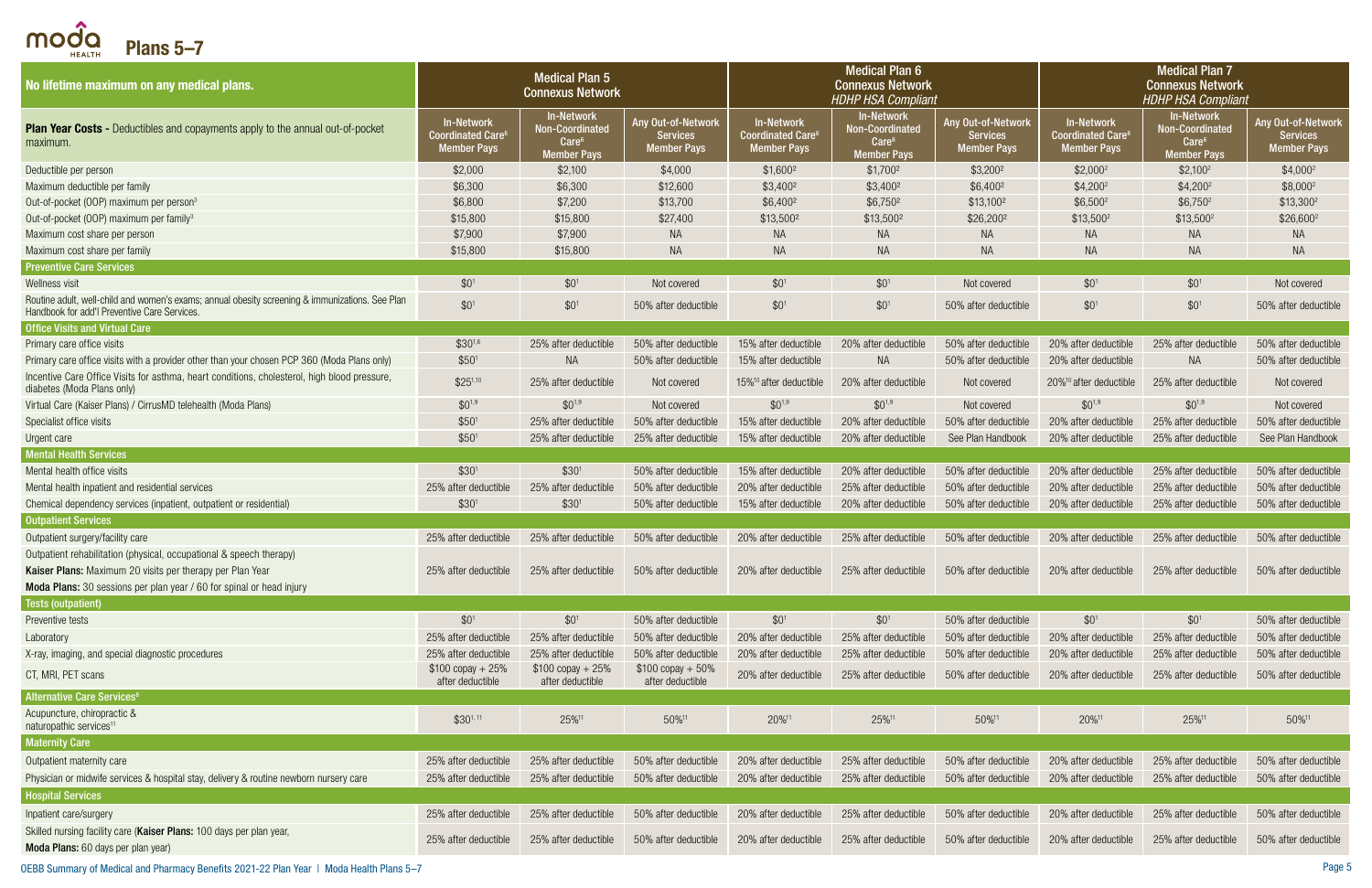| <b>Plans 5–7</b> – continued<br><b>HEALTH</b>                                                                                                                                                                                                                                                                                                                                                                                                                                                                                                                                                                                                                                                                                                                                                                                                                                                                                                                                                                                                     |                                                                                 |                                                                                  |                                                                                                                                                                                                                                                                                                                                                                                                                                                                                                                                                      |                                                                          |                                                                                              |                                                                                                                                                                                                                                                                                                                                                                                                                                                                                |                                                                          |                                                                                                                                                                                                                                                                                                                                                                                                                                                                                                                                                           |                                                             |  |
|---------------------------------------------------------------------------------------------------------------------------------------------------------------------------------------------------------------------------------------------------------------------------------------------------------------------------------------------------------------------------------------------------------------------------------------------------------------------------------------------------------------------------------------------------------------------------------------------------------------------------------------------------------------------------------------------------------------------------------------------------------------------------------------------------------------------------------------------------------------------------------------------------------------------------------------------------------------------------------------------------------------------------------------------------|---------------------------------------------------------------------------------|----------------------------------------------------------------------------------|------------------------------------------------------------------------------------------------------------------------------------------------------------------------------------------------------------------------------------------------------------------------------------------------------------------------------------------------------------------------------------------------------------------------------------------------------------------------------------------------------------------------------------------------------|--------------------------------------------------------------------------|----------------------------------------------------------------------------------------------|--------------------------------------------------------------------------------------------------------------------------------------------------------------------------------------------------------------------------------------------------------------------------------------------------------------------------------------------------------------------------------------------------------------------------------------------------------------------------------|--------------------------------------------------------------------------|-----------------------------------------------------------------------------------------------------------------------------------------------------------------------------------------------------------------------------------------------------------------------------------------------------------------------------------------------------------------------------------------------------------------------------------------------------------------------------------------------------------------------------------------------------------|-------------------------------------------------------------|--|
| No lifetime maximum on any medical plans.                                                                                                                                                                                                                                                                                                                                                                                                                                                                                                                                                                                                                                                                                                                                                                                                                                                                                                                                                                                                         |                                                                                 | <b>Medical Plan 5</b><br><b>Connexus Network</b>                                 |                                                                                                                                                                                                                                                                                                                                                                                                                                                                                                                                                      |                                                                          | <b>Medical Plan 6</b><br><b>Connexus Network</b><br><b>HDHP HSA Compliant</b>                |                                                                                                                                                                                                                                                                                                                                                                                                                                                                                |                                                                          | <b>Medical Plan 7</b><br><b>Connexus Network</b><br><b>HDHP HSA Compliant</b>                                                                                                                                                                                                                                                                                                                                                                                                                                                                             |                                                             |  |
| <b>Plan Year Costs -</b> Deductibles and copayments apply to the annual out-of-pocket<br>maximum.                                                                                                                                                                                                                                                                                                                                                                                                                                                                                                                                                                                                                                                                                                                                                                                                                                                                                                                                                 | <b>In-Network</b><br><b>Coordinated Care<sup>6</sup></b><br><b>Member Pays</b>  | In-Network<br><b>Non-Coordinated</b><br>Care <sup>6</sup><br><b>Member Pays</b>  | Any Out-of-Network<br><b>Services</b><br><b>Member Pays</b>                                                                                                                                                                                                                                                                                                                                                                                                                                                                                          | <b>In-Network</b><br>Coordinated Care <sup>6</sup><br><b>Member Pays</b> | <b>In-Network</b><br>Non-Coordinated<br>$\text{Care}^6$<br><b>Member Pays</b>                | Any Out-of-Network<br><b>Services</b><br><b>Member Pays</b>                                                                                                                                                                                                                                                                                                                                                                                                                    | <b>In-Network</b><br>Coordinated Care <sup>6</sup><br><b>Member Pays</b> | In-Network<br>Non-Coordinated<br>Care <sup>6</sup><br><b>Member Pays</b>                                                                                                                                                                                                                                                                                                                                                                                                                                                                                  | Any Out-of-Network<br><b>Services</b><br><b>Member Pays</b> |  |
| <b>Additional Cost Tier</b>                                                                                                                                                                                                                                                                                                                                                                                                                                                                                                                                                                                                                                                                                                                                                                                                                                                                                                                                                                                                                       |                                                                                 |                                                                                  |                                                                                                                                                                                                                                                                                                                                                                                                                                                                                                                                                      |                                                                          |                                                                                              |                                                                                                                                                                                                                                                                                                                                                                                                                                                                                |                                                                          |                                                                                                                                                                                                                                                                                                                                                                                                                                                                                                                                                           |                                                             |  |
| Moda Plans Only: \$100 Additional Cost Tier (ACT): specified imaging (MRI, CT, PET), spinal<br>injections, tonsillectomies for members under age 18 with chronic tonsillitis or sleep apnea,<br>viscosupplementation, upper endoscopies, sleep studies, lumbar discographies                                                                                                                                                                                                                                                                                                                                                                                                                                                                                                                                                                                                                                                                                                                                                                      | $$100$ copay + 25%<br>after deductible                                          | $$100$ copay + 25%<br>after deductible                                           | $$100$ copay + 50%<br>after deductible                                                                                                                                                                                                                                                                                                                                                                                                                                                                                                               | 20% after deductible                                                     | 25% after deductible                                                                         | 50% after deductible                                                                                                                                                                                                                                                                                                                                                                                                                                                           | 20% after deductible                                                     | 25% after deductible                                                                                                                                                                                                                                                                                                                                                                                                                                                                                                                                      | 50% after deductible                                        |  |
| Moda Plans Only: \$500 Additional Cost Tier (ACT): Spine surgery, knee & hip replacement <sup>4</sup> ,<br>knee & shoulder arthroscopy, uncomplicated hernia repair                                                                                                                                                                                                                                                                                                                                                                                                                                                                                                                                                                                                                                                                                                                                                                                                                                                                               | $$500$ copay + 25%<br>after deductible                                          | $$500$ copay + 25%<br>$$500$ copay + 50%<br>after deductible<br>after deductible |                                                                                                                                                                                                                                                                                                                                                                                                                                                                                                                                                      | 20% after deductible                                                     | 25% after deductible                                                                         | 50% after deductible                                                                                                                                                                                                                                                                                                                                                                                                                                                           | 20% after deductible                                                     | 25% after deductible                                                                                                                                                                                                                                                                                                                                                                                                                                                                                                                                      | 50% after deductible                                        |  |
| <b>Emergency Services</b>                                                                                                                                                                                                                                                                                                                                                                                                                                                                                                                                                                                                                                                                                                                                                                                                                                                                                                                                                                                                                         |                                                                                 |                                                                                  |                                                                                                                                                                                                                                                                                                                                                                                                                                                                                                                                                      |                                                                          |                                                                                              |                                                                                                                                                                                                                                                                                                                                                                                                                                                                                |                                                                          |                                                                                                                                                                                                                                                                                                                                                                                                                                                                                                                                                           |                                                             |  |
| Emergency room (copay waived if admitted)                                                                                                                                                                                                                                                                                                                                                                                                                                                                                                                                                                                                                                                                                                                                                                                                                                                                                                                                                                                                         |                                                                                 | $$100$ copay + 25% after deductible                                              |                                                                                                                                                                                                                                                                                                                                                                                                                                                                                                                                                      | 20% after deductible                                                     | 25% after deductible                                                                         | See Plan Handbook                                                                                                                                                                                                                                                                                                                                                                                                                                                              | 20% after deductible                                                     | 25% after deductible                                                                                                                                                                                                                                                                                                                                                                                                                                                                                                                                      | See Plan Handbook                                           |  |
| Ambulance                                                                                                                                                                                                                                                                                                                                                                                                                                                                                                                                                                                                                                                                                                                                                                                                                                                                                                                                                                                                                                         |                                                                                 | 25% after deductible                                                             |                                                                                                                                                                                                                                                                                                                                                                                                                                                                                                                                                      | 20% after deductible                                                     | 25% after deductible                                                                         | See Plan Handbook                                                                                                                                                                                                                                                                                                                                                                                                                                                              | 20% after deductible                                                     | 25% after deductible                                                                                                                                                                                                                                                                                                                                                                                                                                                                                                                                      | See Plan Handbook                                           |  |
| <b>Other Covered Services</b><br>Hearing aids: \$4,000 maximum benefit every 48 months for adults, see handbook for State<br>mandated benefit for children                                                                                                                                                                                                                                                                                                                                                                                                                                                                                                                                                                                                                                                                                                                                                                                                                                                                                        | 10% after deductible                                                            | 10% after deductible                                                             | 50% after deductible                                                                                                                                                                                                                                                                                                                                                                                                                                                                                                                                 | 20% after deductible                                                     | 25% after deductible                                                                         | 50% after deductible                                                                                                                                                                                                                                                                                                                                                                                                                                                           | 20% after deductible                                                     | 25% after deductible                                                                                                                                                                                                                                                                                                                                                                                                                                                                                                                                      | 50% after deductible                                        |  |
| Durable medical equipment (DME)                                                                                                                                                                                                                                                                                                                                                                                                                                                                                                                                                                                                                                                                                                                                                                                                                                                                                                                                                                                                                   | 25% after deductible                                                            | 25% after deductible                                                             | 50% after deductible                                                                                                                                                                                                                                                                                                                                                                                                                                                                                                                                 | 20% after deductible                                                     | 25% after deductible                                                                         | 50% after deductible                                                                                                                                                                                                                                                                                                                                                                                                                                                           | 20% after deductible                                                     | 25% after deductible                                                                                                                                                                                                                                                                                                                                                                                                                                                                                                                                      | 50% after deductible                                        |  |
| <b>Bariatric surgery</b>                                                                                                                                                                                                                                                                                                                                                                                                                                                                                                                                                                                                                                                                                                                                                                                                                                                                                                                                                                                                                          | $$500 + 25%$ after<br>deductible                                                | $$500 + 25\%$ after<br>deductible                                                | Not covered                                                                                                                                                                                                                                                                                                                                                                                                                                                                                                                                          | $$500 + 20\%$ after<br>deductible                                        | $$500 + 25%$ after<br>deductible                                                             | Not covered                                                                                                                                                                                                                                                                                                                                                                                                                                                                    | $$500 + 20\%$ after<br>deductible                                        | $$500 + 25\%$ after<br>deductible                                                                                                                                                                                                                                                                                                                                                                                                                                                                                                                         | Not covered                                                 |  |
| <b>Pharmacy Services</b>                                                                                                                                                                                                                                                                                                                                                                                                                                                                                                                                                                                                                                                                                                                                                                                                                                                                                                                                                                                                                          |                                                                                 |                                                                                  |                                                                                                                                                                                                                                                                                                                                                                                                                                                                                                                                                      |                                                                          |                                                                                              |                                                                                                                                                                                                                                                                                                                                                                                                                                                                                |                                                                          |                                                                                                                                                                                                                                                                                                                                                                                                                                                                                                                                                           |                                                             |  |
| Out-of-pocket (OOP) maximum                                                                                                                                                                                                                                                                                                                                                                                                                                                                                                                                                                                                                                                                                                                                                                                                                                                                                                                                                                                                                       |                                                                                 | Rx applies toward Max Cost Share                                                 |                                                                                                                                                                                                                                                                                                                                                                                                                                                                                                                                                      |                                                                          | Rx applies toward plan OOP max                                                               |                                                                                                                                                                                                                                                                                                                                                                                                                                                                                |                                                                          | Rx applies toward plan OOP max                                                                                                                                                                                                                                                                                                                                                                                                                                                                                                                            |                                                             |  |
| Retail                                                                                                                                                                                                                                                                                                                                                                                                                                                                                                                                                                                                                                                                                                                                                                                                                                                                                                                                                                                                                                            |                                                                                 |                                                                                  |                                                                                                                                                                                                                                                                                                                                                                                                                                                                                                                                                      |                                                                          |                                                                                              |                                                                                                                                                                                                                                                                                                                                                                                                                                                                                |                                                                          |                                                                                                                                                                                                                                                                                                                                                                                                                                                                                                                                                           |                                                             |  |
| Value                                                                                                                                                                                                                                                                                                                                                                                                                                                                                                                                                                                                                                                                                                                                                                                                                                                                                                                                                                                                                                             | \$4 per 31-day supply                                                           |                                                                                  |                                                                                                                                                                                                                                                                                                                                                                                                                                                                                                                                                      | \$41 per 31-day supply                                                   |                                                                                              |                                                                                                                                                                                                                                                                                                                                                                                                                                                                                | \$4 <sup>1</sup> per 31-day supply                                       |                                                                                                                                                                                                                                                                                                                                                                                                                                                                                                                                                           | See Plan                                                    |  |
| Generic (Kaiser Plans) / Select generic (Moda Plans)                                                                                                                                                                                                                                                                                                                                                                                                                                                                                                                                                                                                                                                                                                                                                                                                                                                                                                                                                                                              | \$12 per 31-day supply                                                          |                                                                                  | See Plan                                                                                                                                                                                                                                                                                                                                                                                                                                                                                                                                             | 20% after deductible                                                     | 25% after deductible<br>See Plan                                                             |                                                                                                                                                                                                                                                                                                                                                                                                                                                                                | 20% after deductible                                                     | 25% after deductible                                                                                                                                                                                                                                                                                                                                                                                                                                                                                                                                      |                                                             |  |
| Preferred brand                                                                                                                                                                                                                                                                                                                                                                                                                                                                                                                                                                                                                                                                                                                                                                                                                                                                                                                                                                                                                                   | 25% up to \$75 per 31-day supply                                                |                                                                                  | Handbook                                                                                                                                                                                                                                                                                                                                                                                                                                                                                                                                             | 20% after deductible                                                     | 25% after deductible                                                                         | Handbook                                                                                                                                                                                                                                                                                                                                                                                                                                                                       | 20% after deductible                                                     | 25% after deductible                                                                                                                                                                                                                                                                                                                                                                                                                                                                                                                                      | Handbook                                                    |  |
| Non-preferred brand <sup>5</sup>                                                                                                                                                                                                                                                                                                                                                                                                                                                                                                                                                                                                                                                                                                                                                                                                                                                                                                                                                                                                                  | 50% up to \$175 per 31-day supply                                               |                                                                                  |                                                                                                                                                                                                                                                                                                                                                                                                                                                                                                                                                      | 20% after deductible                                                     | 25% after deductible                                                                         |                                                                                                                                                                                                                                                                                                                                                                                                                                                                                | 20% after deductible<br>25% after deductible                             |                                                                                                                                                                                                                                                                                                                                                                                                                                                                                                                                                           |                                                             |  |
| <b>Mail</b>                                                                                                                                                                                                                                                                                                                                                                                                                                                                                                                                                                                                                                                                                                                                                                                                                                                                                                                                                                                                                                       |                                                                                 |                                                                                  |                                                                                                                                                                                                                                                                                                                                                                                                                                                                                                                                                      |                                                                          |                                                                                              |                                                                                                                                                                                                                                                                                                                                                                                                                                                                                |                                                                          |                                                                                                                                                                                                                                                                                                                                                                                                                                                                                                                                                           |                                                             |  |
| Value                                                                                                                                                                                                                                                                                                                                                                                                                                                                                                                                                                                                                                                                                                                                                                                                                                                                                                                                                                                                                                             | \$8 per 90-day supply                                                           |                                                                                  |                                                                                                                                                                                                                                                                                                                                                                                                                                                                                                                                                      | \$8 <sup>1</sup> per 90-day supply                                       |                                                                                              |                                                                                                                                                                                                                                                                                                                                                                                                                                                                                |                                                                          | \$8 <sup>1</sup> per 90-day supply                                                                                                                                                                                                                                                                                                                                                                                                                                                                                                                        |                                                             |  |
| Generic (Kaiser Plans) / Select generic (Moda Plans)                                                                                                                                                                                                                                                                                                                                                                                                                                                                                                                                                                                                                                                                                                                                                                                                                                                                                                                                                                                              | \$24 per 90-day supply                                                          |                                                                                  | See Plan                                                                                                                                                                                                                                                                                                                                                                                                                                                                                                                                             | 20% after deductible                                                     | 25% after deductible                                                                         | See Plan                                                                                                                                                                                                                                                                                                                                                                                                                                                                       | 20% after deductible                                                     | 25% after deductible                                                                                                                                                                                                                                                                                                                                                                                                                                                                                                                                      | See Plan                                                    |  |
| Preferred brand                                                                                                                                                                                                                                                                                                                                                                                                                                                                                                                                                                                                                                                                                                                                                                                                                                                                                                                                                                                                                                   | 25% up to \$150 per 90-day supply                                               |                                                                                  | Handbook                                                                                                                                                                                                                                                                                                                                                                                                                                                                                                                                             | 20% after deductible                                                     | 25% after deductible                                                                         | Handbook                                                                                                                                                                                                                                                                                                                                                                                                                                                                       | 20% after deductible                                                     | 25% after deductible                                                                                                                                                                                                                                                                                                                                                                                                                                                                                                                                      | Handbook                                                    |  |
| Non-preferred brand <sup>5</sup>                                                                                                                                                                                                                                                                                                                                                                                                                                                                                                                                                                                                                                                                                                                                                                                                                                                                                                                                                                                                                  | 50% up to \$450 per 90-day supply                                               |                                                                                  |                                                                                                                                                                                                                                                                                                                                                                                                                                                                                                                                                      | 20% after deductible                                                     | 25% after deductible                                                                         |                                                                                                                                                                                                                                                                                                                                                                                                                                                                                | 20% after deductible                                                     | 25% after deductible                                                                                                                                                                                                                                                                                                                                                                                                                                                                                                                                      |                                                             |  |
| <b>Specialty</b>                                                                                                                                                                                                                                                                                                                                                                                                                                                                                                                                                                                                                                                                                                                                                                                                                                                                                                                                                                                                                                  |                                                                                 |                                                                                  |                                                                                                                                                                                                                                                                                                                                                                                                                                                                                                                                                      |                                                                          |                                                                                              |                                                                                                                                                                                                                                                                                                                                                                                                                                                                                |                                                                          |                                                                                                                                                                                                                                                                                                                                                                                                                                                                                                                                                           |                                                             |  |
| Generic (Moda Plans only)                                                                                                                                                                                                                                                                                                                                                                                                                                                                                                                                                                                                                                                                                                                                                                                                                                                                                                                                                                                                                         | \$12 per 31-day supply or \$36 per 90-day supply                                | when allowed                                                                     |                                                                                                                                                                                                                                                                                                                                                                                                                                                                                                                                                      | 20% after deductible                                                     | 25% after deductible                                                                         |                                                                                                                                                                                                                                                                                                                                                                                                                                                                                | 20% after deductible                                                     | 25% after deductible                                                                                                                                                                                                                                                                                                                                                                                                                                                                                                                                      |                                                             |  |
| Select generic (Kaiser plans) / Preferred brand<br>(Moda Plans)                                                                                                                                                                                                                                                                                                                                                                                                                                                                                                                                                                                                                                                                                                                                                                                                                                                                                                                                                                                   | 25% up to \$200 per 31-day supply or \$400 for<br>90-day supply when allowed    |                                                                                  | See Plan<br>Handbook                                                                                                                                                                                                                                                                                                                                                                                                                                                                                                                                 | 20% after deductible                                                     | 25% after deductible                                                                         | See Plan<br><b>Handbook</b>                                                                                                                                                                                                                                                                                                                                                                                                                                                    | 20% after deductible                                                     | 25% after deductible                                                                                                                                                                                                                                                                                                                                                                                                                                                                                                                                      | See Plan<br>Handbook                                        |  |
| Non-preferred brand <sup>5</sup>                                                                                                                                                                                                                                                                                                                                                                                                                                                                                                                                                                                                                                                                                                                                                                                                                                                                                                                                                                                                                  | 50% up to \$500 per 31-day supply or \$1,000 for<br>90-day supply when allowed. |                                                                                  |                                                                                                                                                                                                                                                                                                                                                                                                                                                                                                                                                      | 20% after deductible                                                     | 25% after deductible                                                                         |                                                                                                                                                                                                                                                                                                                                                                                                                                                                                | 20% after deductible                                                     | 25% after deductible                                                                                                                                                                                                                                                                                                                                                                                                                                                                                                                                      |                                                             |  |
| 3 For Moda plans, OOP max includes medical copayments and<br>NA – Not applicable<br>coinsurance. Pharmacy copays and coinsurance and ACT<br>After ded - After deductible<br>copayments will continue accruing towards Maximum Cost Share.<br>1 Deductible waived.<br>Benefit is subject to a reference price limitation.<br>2 Individual deductible and out-of-pocket maximum apply to single<br>5 A formulary exception must be approved for non-preferred brand<br>coverage only. Family deductible and out-of-pocket maximum<br>prescription medication.<br>apply when two or more individuals are covered on the plan.<br>This plan also includes an embedded per member out-of-pocket<br>6 If enrolled in a Moda medical plan, each covered individual must<br>max, which is set at the individual OOP amount. Under this plan,<br>choose and use a PCP 360 with Moda for that individual to receive<br>deductible must be met before benefits will be paid (except where<br>the enhanced "coordinated" benefit shown in the far left column |                                                                                 | bottom of page.                                                                  | under that plan when using a provider in the Connexus network. If<br>an individual has not chosen a PCP 360 with Moda, they will receive<br>the "non-coordinated" benefit shown in the center column if using a<br>provider in the Connexus network. Any services by a provider outside<br>the Connexus network will be paid at the "out-of-network" level<br>(far right column under that plan) regardless of whether or not the<br>individual has chosen a PCP 360 with Moda.<br>For value teir list please visit https://my.kp.org/oebb/plans/ at |                                                                          | services are subject to 12 visits per plan year.<br>copay after the deductible has been met. | For Kaiser plans, acupuncture care, spinal manipulation and<br>naturopathic substance only accrue towards your \$2000 benefit<br>maximum. For Moda Plans, acupuncture and spinal manipulation<br>For Moda plans, CirrusMD app is covered at no member cost<br>sharing. All other virtual care for primary and urgent care services<br>(defined as 2-way video conferencing visits) is covered at a \$10<br>copay with deductible waived for plans 1-5. Plans 6 and 7 is a \$10 |                                                                          | 10 For Moda plans, member must see their chosen PCP 360 or any<br>in-network specialist to receive the copay benefit.<br>11 For Moda plans, the copay listed is for acupuncture and spinal<br>manipulation services only. Naturopathic substances are covered<br>See Plan Handbook for details.<br>This document is for comparison purposes only and is not<br>intended to fully describe the benefits of each plan. Refer to<br>your member handbook for more details of benefit coverage.<br>In the case of a conflict between this comparison and your |                                                             |  |

1 indicates deductible waived).

- 
- 

In the case of a conflict between this comparison and your member handbook, the member handbook will prevail.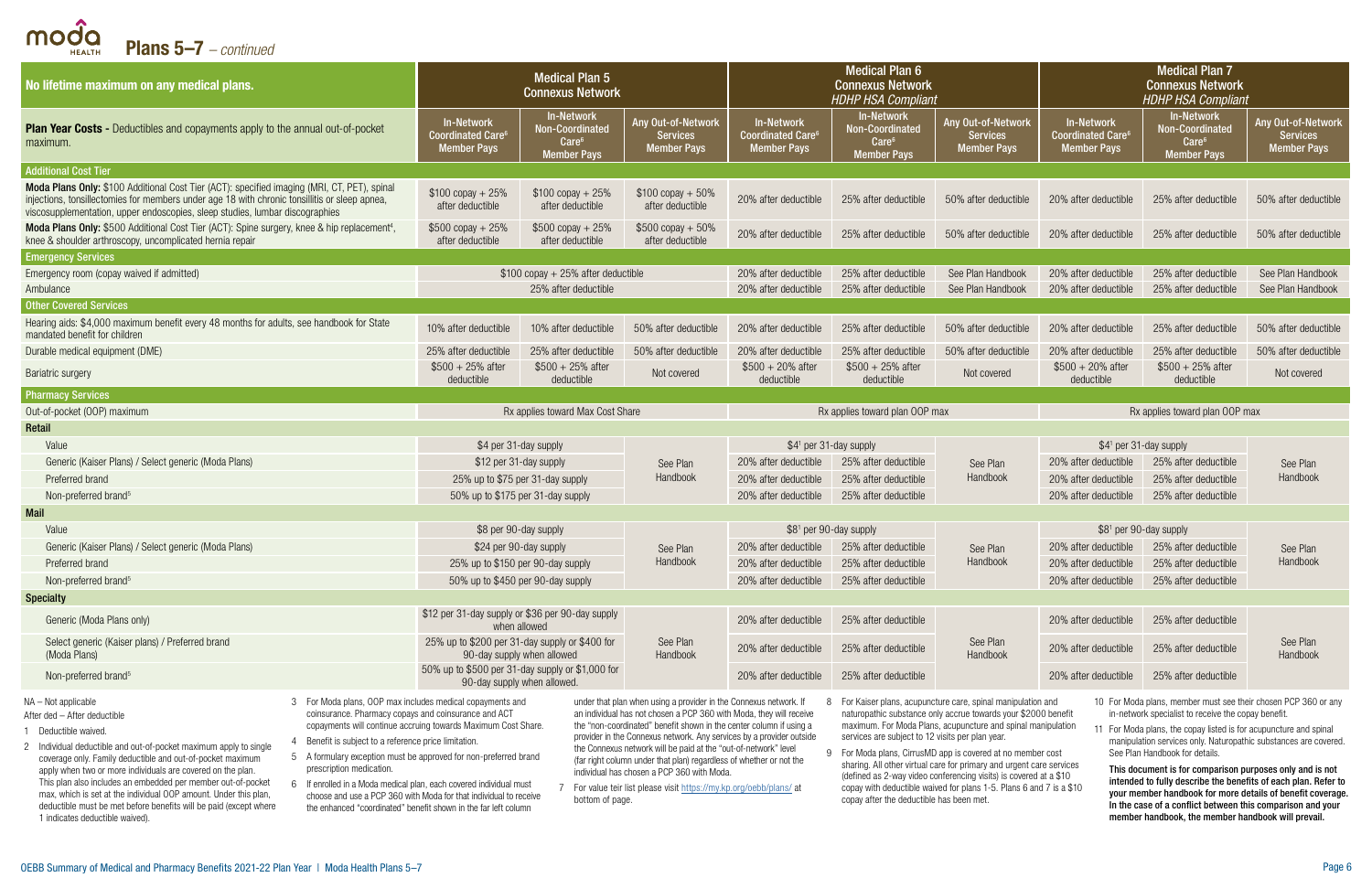<span id="page-6-0"></span>

|                                                                                           | <b>INCENTIVE PLANS</b><br>See footnote ◆ for details.   |                                                         | A DELTA DENTAL'<br>Delta Dental of Oregon & Alaska           | LIMITED NETWORK PLANS! MUST USE IN-NETWORK PROVIDERS!<br>See footnotes $\Omega$ , $\dagger$ , and $\dagger$ for details. |                                                                |                                                                        |                                                                                                  |  |  |
|-------------------------------------------------------------------------------------------|---------------------------------------------------------|---------------------------------------------------------|--------------------------------------------------------------|--------------------------------------------------------------------------------------------------------------------------|----------------------------------------------------------------|------------------------------------------------------------------------|--------------------------------------------------------------------------------------------------|--|--|
|                                                                                           | A DELTA DENTAL'<br>Delta Dental of Oregon & Alaska      | moda<br><b>JEALTH</b>                                   | moda                                                         | A DELTA DENTAL<br>Delta Dental of Oregon & Alaska                                                                        | moda                                                           | <b>NITA KAISER</b><br><b>PERMANENTE</b> ®                              | Willamette $\mathbf{W}$                                                                          |  |  |
| <b>Dental</b>                                                                             | Premier Plan 1 ♦<br><b>Delta Dental Premier Network</b> | Premier Plan 5 ♦<br><b>Delta Dental Premier Network</b> | <b>Premier Plan 6</b><br><b>Delta Dental Premier Network</b> | <b>Exclusive PPO - Incentive Plan</b><br>$\Omega$ $\bullet$ Delta Dental PPO Network                                     | Exclusive PPO Plan $\Omega$<br><b>Delta Dental PPO Network</b> | Kaiser Dental Plan <sup>t</sup><br><b>Kaiser Permanente Facilities</b> | <b>Willamette Dental Plan<sup>‡</sup></b><br><b>Willamette Dental Group</b><br><b>Facilities</b> |  |  |
| Dental Office Visit Copayment                                                             | <b>NA</b>                                               | <b>NA</b>                                               | NA.                                                          | <b>NA</b>                                                                                                                | NA                                                             | $$20*$                                                                 | $$20*3$                                                                                          |  |  |
| <b>Benefit Maximum</b>                                                                    | \$2,200                                                 | \$1,700                                                 | \$1,200                                                      | \$2,300                                                                                                                  | \$1,500                                                        | $$4,000$ ***                                                           | <b>NA</b>                                                                                        |  |  |
| Deductible                                                                                | \$50                                                    | \$50                                                    | \$50                                                         | \$50                                                                                                                     | \$50                                                           | ΝA                                                                     | <b>NA</b>                                                                                        |  |  |
| Preventive & Diagnostic Services * - Deductible Waived for Preven                         | & Diagnostic Services on Delta Dental Plans             |                                                         |                                                              |                                                                                                                          |                                                                |                                                                        |                                                                                                  |  |  |
| Oral exams, X-rays, cleaning (prophylaxis), fluoride treatments, and<br>space maintainers | 70% + 10% each Plan Year                                | 70% + 10% each Plan Year                                | 100%                                                         | 100%                                                                                                                     | 100%                                                           | 100%                                                                   | 100% *                                                                                           |  |  |
| <b>Restorative Services</b>                                                               |                                                         |                                                         |                                                              |                                                                                                                          |                                                                |                                                                        |                                                                                                  |  |  |
| Routine fillings, inlays and stainless steel crowns                                       | 70% + 10% <sup>1</sup> each Plan Year                   | 70% + 10% <sup>1</sup> each Plan Year                   | 80%1                                                         | $70\% + 10\%$ <sup>1</sup> each Plan Year                                                                                | 90%                                                            | 100%*2                                                                 | 100% *                                                                                           |  |  |
| <b>Simple Extraction *</b>                                                                |                                                         |                                                         |                                                              |                                                                                                                          |                                                                |                                                                        |                                                                                                  |  |  |
| Simple tooth extractions                                                                  | 70% + 10% each Plan Year                                | 70% + 10% each Plan Year                                | 80%                                                          | 70% + 10% each Plan Year                                                                                                 | 90%                                                            | 100%*                                                                  | 100% *                                                                                           |  |  |
| Oral Surgery *                                                                            |                                                         |                                                         |                                                              |                                                                                                                          |                                                                |                                                                        |                                                                                                  |  |  |
| Surgical tooth extractions, including diagnosis and evaluation                            | $70\% + 10\%$ each Plan Year                            | 70% + 10% each Plan Year                                | 80%                                                          | $70\% + 10\%$ each Plan Year                                                                                             | 90%                                                            | \$50 Copay*                                                            | \$50 Copay *                                                                                     |  |  |
| Periodontics*                                                                             |                                                         |                                                         |                                                              |                                                                                                                          |                                                                |                                                                        |                                                                                                  |  |  |
| Diagnosis, evaluation, and treatment of gum disease including scaling<br>and root planing | 70% + 10% each Plan Year                                | 70% + 10% each Plan Year                                | 80%                                                          | 70% + 10% each Plan Year                                                                                                 | 90%                                                            | 100%*                                                                  | 100% *                                                                                           |  |  |
| Endodontics <sup>*</sup>                                                                  |                                                         |                                                         |                                                              |                                                                                                                          |                                                                |                                                                        |                                                                                                  |  |  |
| Root canal and related therapy including diagnosis and evaluation                         | 70% + 10% each Plan Year                                | 70% + 10% each Plan Year                                | 80%                                                          | 70% + 10% each Plan Year                                                                                                 | 90%                                                            | \$50 Copay*                                                            | \$50 Copay *                                                                                     |  |  |
| Major Restorative Services *                                                              |                                                         |                                                         |                                                              |                                                                                                                          |                                                                |                                                                        |                                                                                                  |  |  |
| Gold or porcelain crowns and onlays                                                       | $70\% + 10\%$ each Plan Year                            | 70%                                                     | 50%                                                          | 70% + 10% each Plan Year                                                                                                 | 80%                                                            | \$250 Copay*                                                           | \$250 Copay*5                                                                                    |  |  |
| Implants                                                                                  | 70% + 10% each Plan Year                                | 50%                                                     | 50%                                                          | 70% + 10% each Plan Year                                                                                                 | 80%                                                            | 50%* (limit of 4 per lifetime)                                         | Implant surgery up to \$1,500<br>calendar year maximum                                           |  |  |
| Other covered services*                                                                   |                                                         |                                                         |                                                              |                                                                                                                          |                                                                |                                                                        |                                                                                                  |  |  |
| Occlusal guards (night guards)                                                            | 50% up to \$250 max, once every<br>5 years              | 50% up to \$250 max, once every<br>5 years              | 50% up to \$250 max, once every<br>5 years                   | 50% up to \$250 max, once every<br>5 years                                                                               | 50% up to \$250 max, once every<br>5 years                     | 90%                                                                    | 100% <sup>4</sup>                                                                                |  |  |
| Athletic mouth guards                                                                     | 50%                                                     | 50%                                                     | 50%                                                          | 50%                                                                                                                      | 50%                                                            | 90%                                                                    | \$100 Copay                                                                                      |  |  |
| Nitrous Oxide                                                                             | 50%                                                     | 50%                                                     | 50%                                                          | 50%                                                                                                                      | 50%                                                            | \$25 Copay* (Ages 13 & Up)                                             | \$15 Copay *                                                                                     |  |  |
| Fixed and Removable Prosthetic Services *                                                 |                                                         |                                                         |                                                              |                                                                                                                          |                                                                |                                                                        |                                                                                                  |  |  |
| Full and partial dentures, relines, rebases                                               | 70% + 10% each Plan Year                                | 50%                                                     | 50%                                                          | 70% + 10% each Plan Year                                                                                                 | 80%                                                            | \$100 Copay*                                                           | \$100 Copay*5                                                                                    |  |  |
| Bridge retainers and pontics                                                              | 70% + 10% each Plan Year                                | 50%                                                     | 50%                                                          | 70% + 10% each Plan Year                                                                                                 | 80%                                                            | \$250 Copay*                                                           | \$250 Copay*5                                                                                    |  |  |
| Orthodontics * (All plans except Delta Dental Plan 6)                                     |                                                         |                                                         |                                                              |                                                                                                                          |                                                                |                                                                        |                                                                                                  |  |  |
| Orthodontic Treatment                                                                     | 80% to \$1,800 lifetime max                             | 80% to \$1,800 lifetime max                             | NO ORTHO COVERAGE<br>on this plan                            | 80% to \$1,800 lifetime max                                                                                              | 80% to \$1,800 lifetime max                                    | \$2,500 Copay + \$20 per visit **                                      | \$2,500 Copay + \$20 per visit **                                                                |  |  |

- ♦ Under Delta Dental Plans 1 and 5, and Exclusive PPO Incentive Plan benefits start at 70% the first plan year then increase by 10% each plan year (up to a maximum of 100%) provided the individual has visited the dentist at least once during the previous plan year. Switching between incentive plans (1,5, or Exclusive PPO - Incentive Plan) and other non-incentive plans will have an effect on benefit level.
- Ω The Delta Dental Exclusive PPO plan and Exclusive PPO Incentive plan has no out-of-network benefit. Services performed by providers outside the Delta Dental PPO network are not covered unless for a dental emergency. Covered emergencies consist of problem focused exam, palliative treatment and x-rays. All other services are considered non-covered.
- † The Kaiser Dental Plan does NOT require enrollment in a Kaiser medical plan. Services must be provided by a contracted Kaiser provider in order for benefits to be payable. See handbook for details.
- ‡ Under the Willamette Dental Plan, services must be provided by a Willamette Dental Group provider in order for benefits to be payable. See handbook for details.
- \* For Kaiser Permanente (KP) and Willamette Dental Group (WDG) plans: Office visit copayment applies at each visit, in addition to any plan copayments for services. KP Plan Only: \$0 office visit copay for preventive office visit.

never seen a WDG provider.

- \*\* Pre-Orthodontic Service fee of \$150 is credited toward the orthodontic benefit if patient accepts treatment plan.
- \*\*\* Preventive care and orthodontia do not accrue to this maximum.
- 1 Amalgam and composite filling are covered.
- 2 Fillings are covered at 100% for all amalgam on posterior teeth, composite on anterior (smile line). Patients can request composite fillings, which are considered a buy-up and additional fees apply. Contact Kaiser Permanente directly for fees
- with the compart of the copay waived for new patient visit for members who have 3 The office visit copayment is waived for participants in the Chronic Condition Dental WDG Plan Only: Office visit copay waived for participa Management program for specific preventive services.

4 Replacement of lost or stolen appliance once every 2 years; replacement or repair of broken appliance as needed.

5 Dental implant-supported prosthetics (crowns, bridges, and dentures) are not a covered benefit under the Willamette Dental Group plan.

This document is for comparison purposes only and is not intended to fully describe the benefits of each Plan. Refer to your member handbook for more details of benefit coverage. In the case of a conflict between this comparison and your member handbook, the member handbook will prevail.

## Summary of Dental Benefits 2021-22 Plan Year